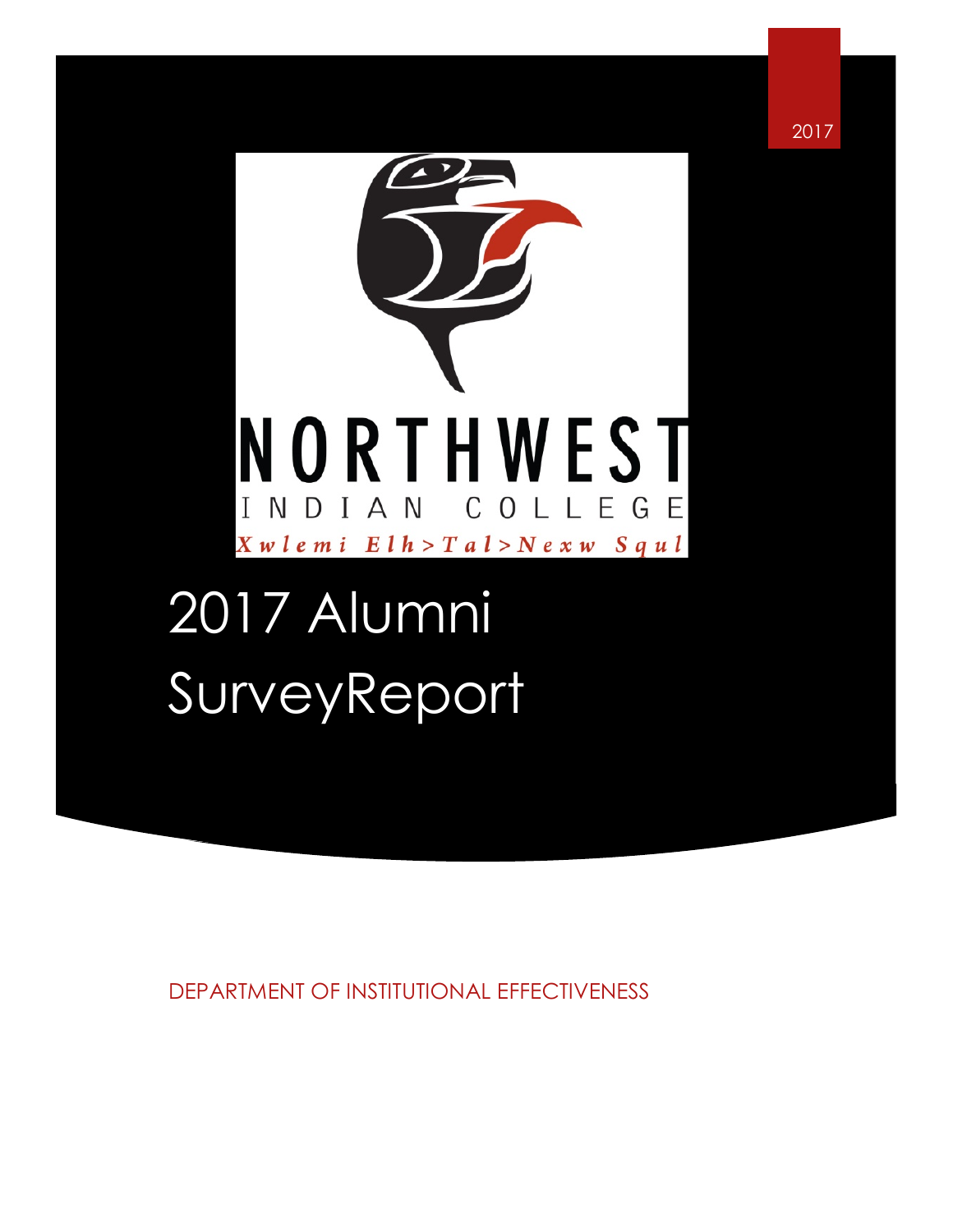# 2017 NWIC Alumni Survey Report

Summary:

157 Alumni Participants

33 Questions

Graduate Time Span: 1992-2017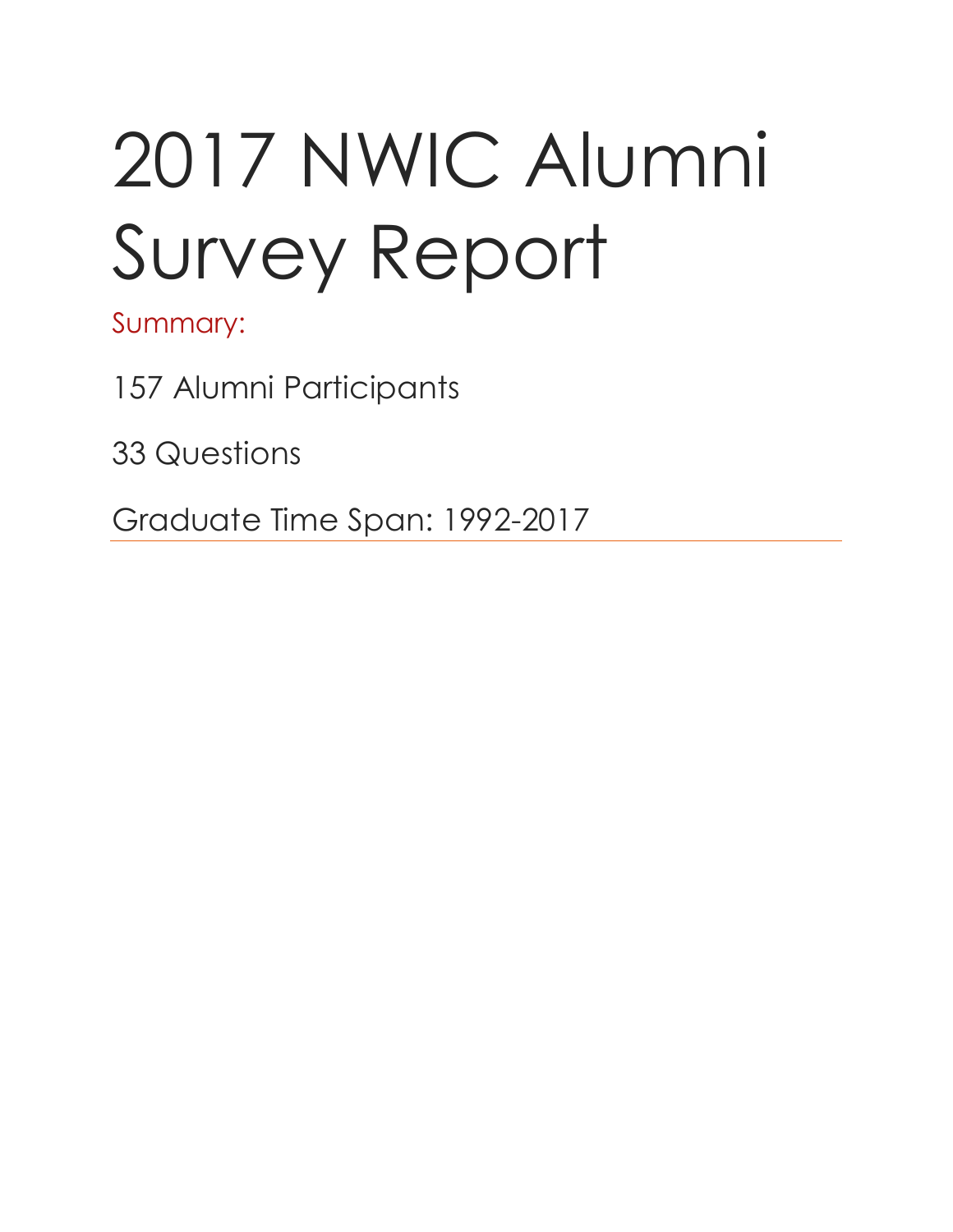# Demographics

# 1.What is your gender? (157 Responses)

- Male  $-20\%$
- $\bullet$  Female 78%
- Prefer not to answer 2%



# 2.What was your Age When You Graduated? (157 Responses)

| <b>Answer Choices</b> | Percentage |
|-----------------------|------------|
| 31 to 40              | 24%        |
| 41 to 50              | 23%        |
| <b>Under 25</b>       | 20%        |
| 26 to 30              | 19%        |
| 51 to 59              | 8%         |
| 60 and older          | 4%         |
| Prefer not answer     | 2%         |

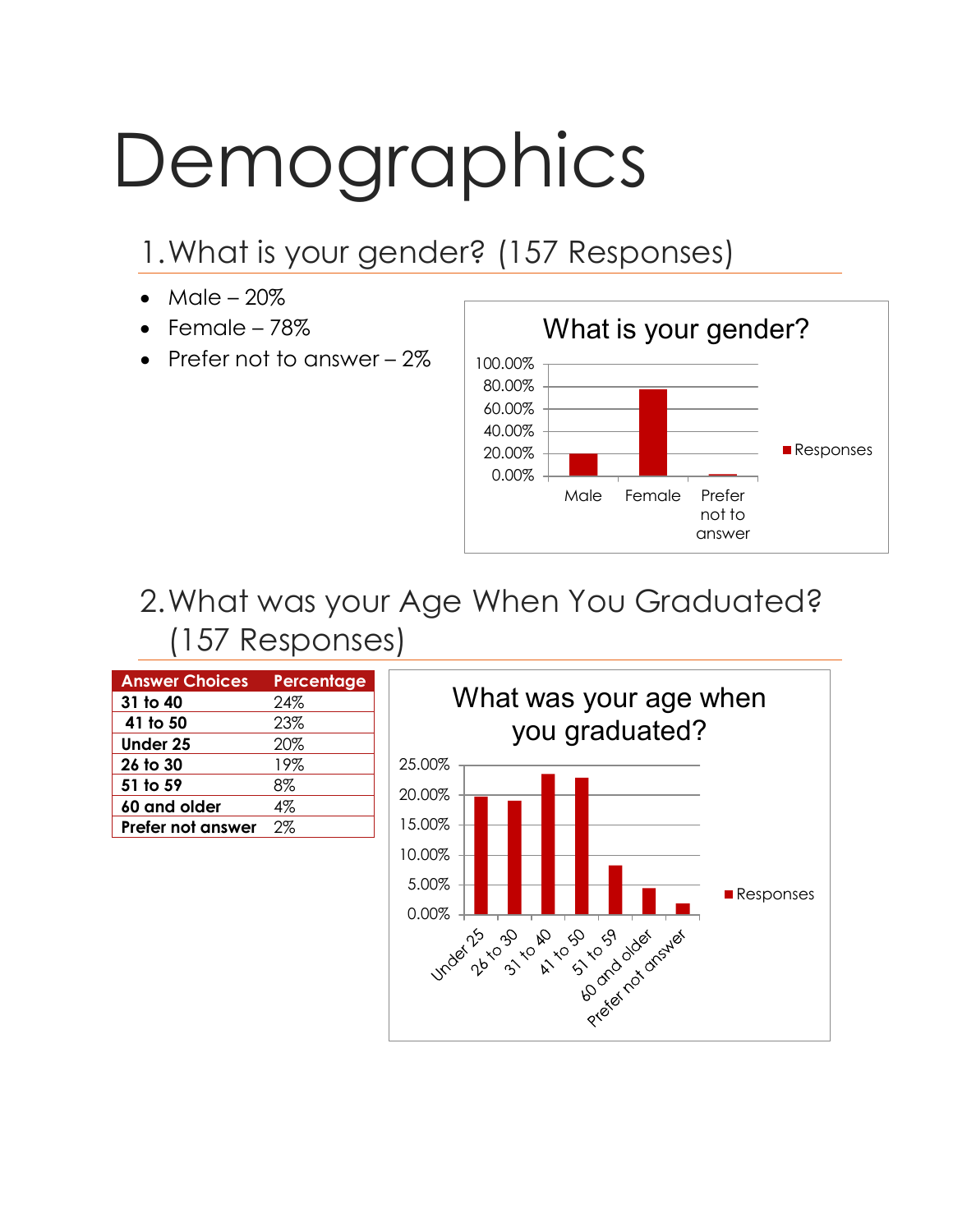# 3.What is your ethnicity? (157 Responses)

**Note: participants were allowed to choose more than one option. As a result, some answers were duplicated.** 

- Enrolled American Indian/Native American 92.72%
- White of Caucasian 5.30%
- Descendant of American Indian/Native American 3.31%
- Black or African American 1.99%
- Asian/Pacific Islander 1.32%
- Hispanic or Latino 0.66%
- Other  $0.66\%$

#### **Most referenced tribes: (Word Cloud)**

Q3 What is your ethnicity?

Yakama Nisqually Muckleshoot Swinomish Nooksack Nez **Perce** White Earth Nation **Tribe** Quinault Indian Community Lummi Makah Tulalip Blackfeet Port Gamble Tlingit Suquamish Ronde

4.For the most part, were you a full-time or part-time student at NWIC? (151 Responses, 6 Skipped)

- $\bullet$  Full-time  $-88\%$
- Part-time  $-12\%$

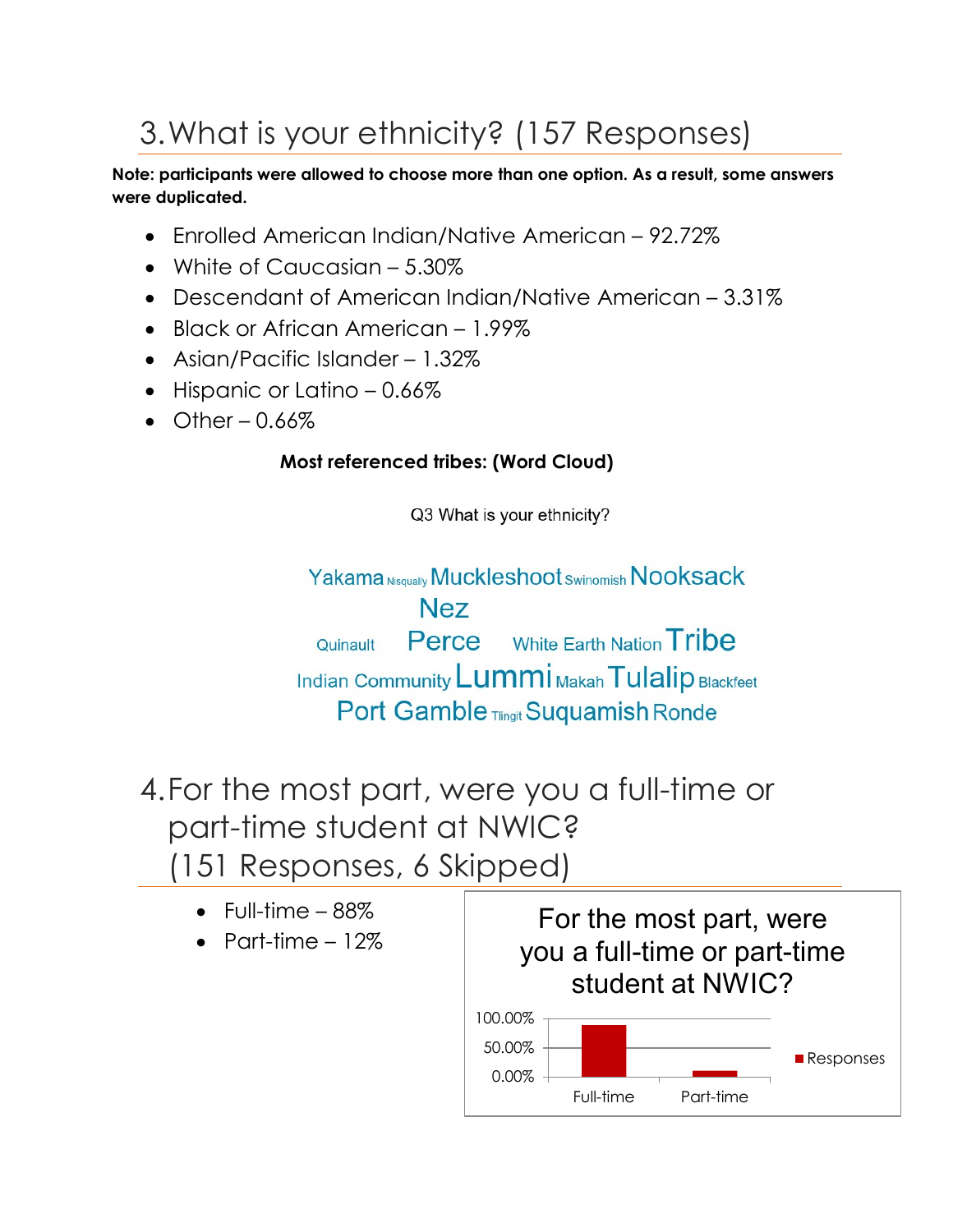# Academic Histories

Q5. What degree(s) / Certificate(s) have you earned at NWIC? (150 responses, 7 skipped)

| Program                                                    | <b>Graduates</b> |
|------------------------------------------------------------|------------------|
| <b>AAS - General Direct Transfer</b>                       | 90               |
| <b>BA - Tribal Governance &amp; Business Management</b>    | 15               |
| <b>BA - Native Studies Leadership</b>                      | 14               |
| <b>BS</b> – Native Environmental Science                   | 14               |
| <b>ATA - Information Technology</b>                        | 10               |
| <b>AAS - Public &amp; Tribal Administration</b>            | 8                |
| AAS - Business & Entrepreneurship                          |                  |
| <b>ATA - Chemical Dependency Studies</b>                   |                  |
| <b>AAS - Native American Studies</b>                       | 6                |
| <b>Certificate - Office Professions</b>                    | 6                |
| <b>BA - Community Advocates &amp; Responsive Education</b> | 5                |
| <b>AAS - Native Environmental Science</b>                  | 3                |
| <b>Certificate - Native American Studies</b>               | っ                |
| ATA - Individualized Program                               |                  |
| <b>APSEC - Early Childhood Education</b>                   |                  |

**Other Earned Degrees/Certificates:**

- Tribal Museum Studies
- AAS Oksale (Elementary Education)
- Initial Early Childhood Education Certificate
- Associates of Allied Health
- Computer Repair Technician
- Document Imagining Program
- Certificate of DISC Program
- Certificate Entrepreneurship
- Certificate of Public & Tribal Administration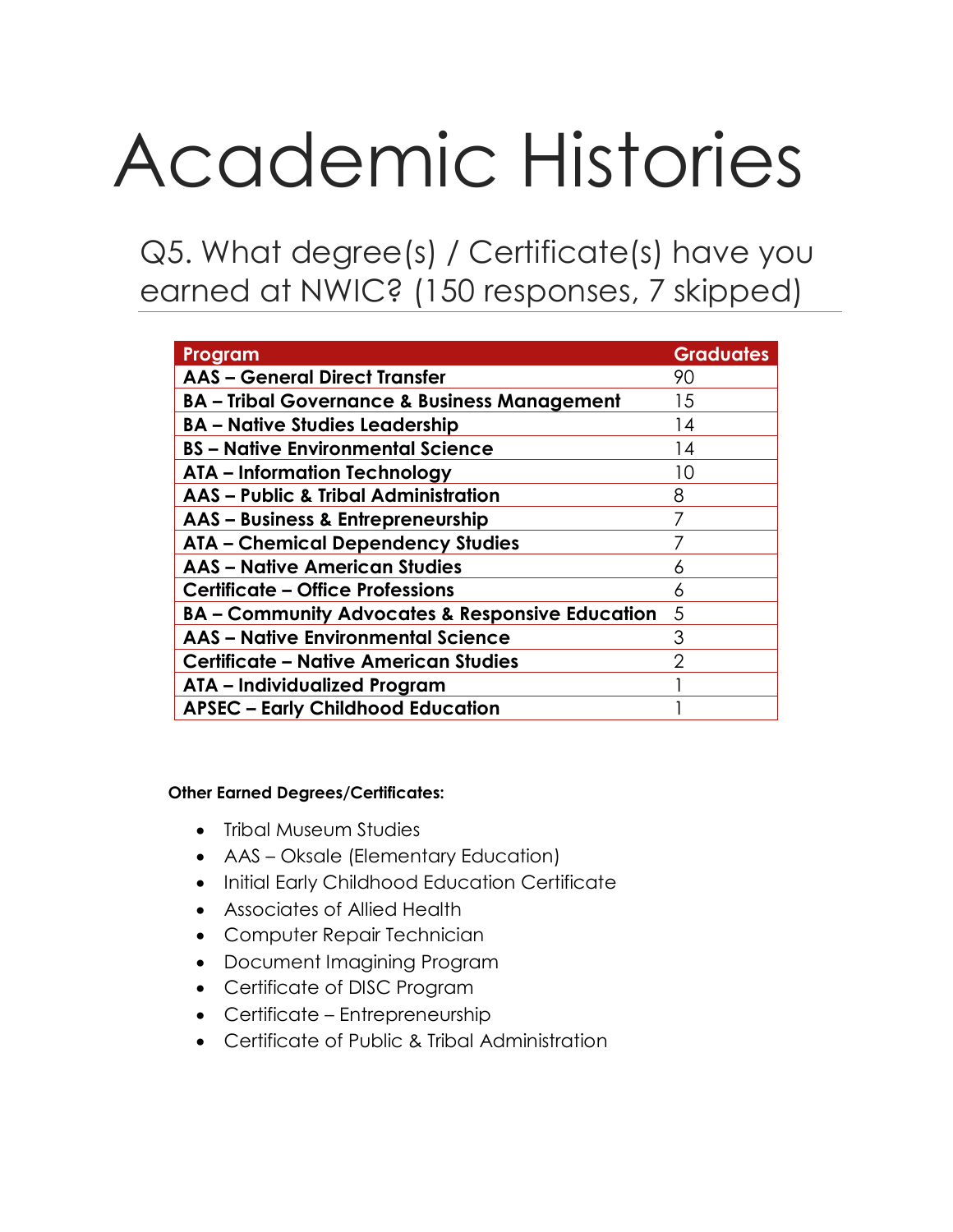# Q6. When did you graduate? (150 responses, 7 skipped)

| Year | <b>Number of</b><br><b>Graduates</b> |
|------|--------------------------------------|
| 1992 | $\overline{1}$                       |
| 1993 | $\ddot{\delta}$                      |
| 1994 | $\overline{2}$                       |
| 1995 | $\overline{2}$                       |
| 1996 | $\mathbf{1}$                         |
| 1997 | 0                                    |
| 1998 | 3                                    |
| 1999 | $\overline{7}$                       |
| 2000 | $\overline{4}$                       |
| 2001 | 3                                    |
| 2002 | 5                                    |
| 2003 | $\overline{4}$                       |
| 2004 | $\overline{2}$                       |
| 2005 | $\overline{4}$                       |
| 2006 | $\overline{5}$                       |
| 2007 | 3                                    |
| 2008 | 5                                    |
| 2009 | $\overline{3}$                       |
| 2010 | 3                                    |
| 2011 | $\overline{4}$                       |
| 2012 | 9                                    |
| 2013 | $\overline{1}$                       |
| 2014 | $\overline{17}$                      |
| 2015 | 16                                   |
| 2016 | 23                                   |
| 2017 | 39                                   |



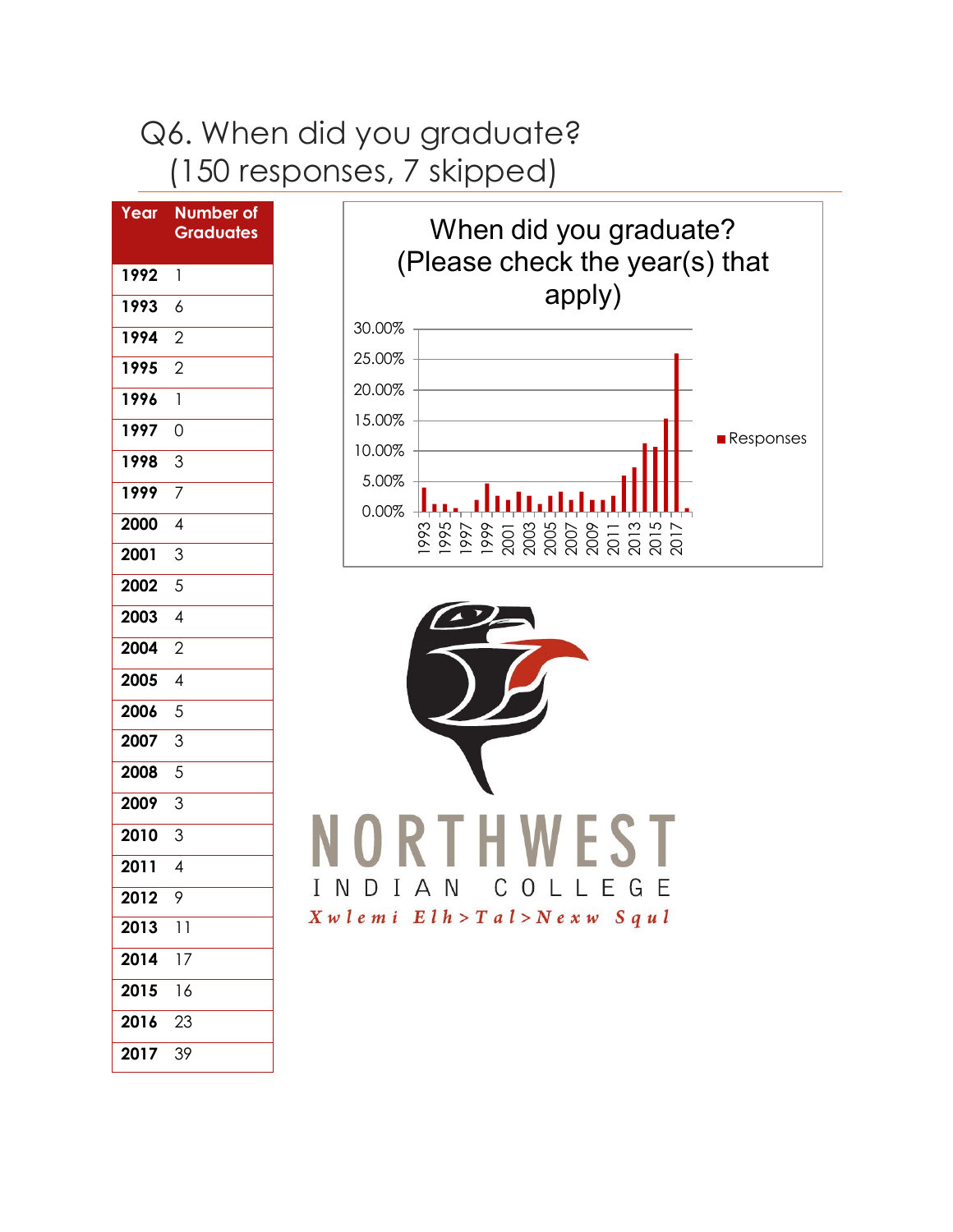# Q7. After attending NWIC, did you continue or transfer to another college or university? (151 Responses, 6 Skipped)

| <b>Answer Choices</b>                 |                | <b>Responses Percentage</b> |
|---------------------------------------|----------------|-----------------------------|
| <b>No</b>                             | 61             | 40%                         |
| Continued at NWIC in a 4-year program | -33            | 22%                         |
| Transferred to a 4-year university    | 31             | 21%                         |
| Transferred to a graduate program     | 18             | 12%                         |
| Continued at NWIC in a 2-year program | $\overline{4}$ | $3\%$                       |
| Transferred to a community college    |                | 2%                          |
| Transferred to another tribal college |                | 0%                          |

## NWIC ALUMNI: COLLEGES OF TRANSFER

- Eastern Washington University
- University of Washington
- Washington State University
- Woodring College of Education
- Lewis Clark State College
- Evergreen State College
- Gonzaga University
- Western Washington University
- Western Governors University
- Trident University International
- Arizona State University
- University of Washington Tacoma
- University of Hawaii at Manoa
- Fort Lewis College
- Emily Carr University of Art & Design
- Portland State University
- Southern New Hampshire University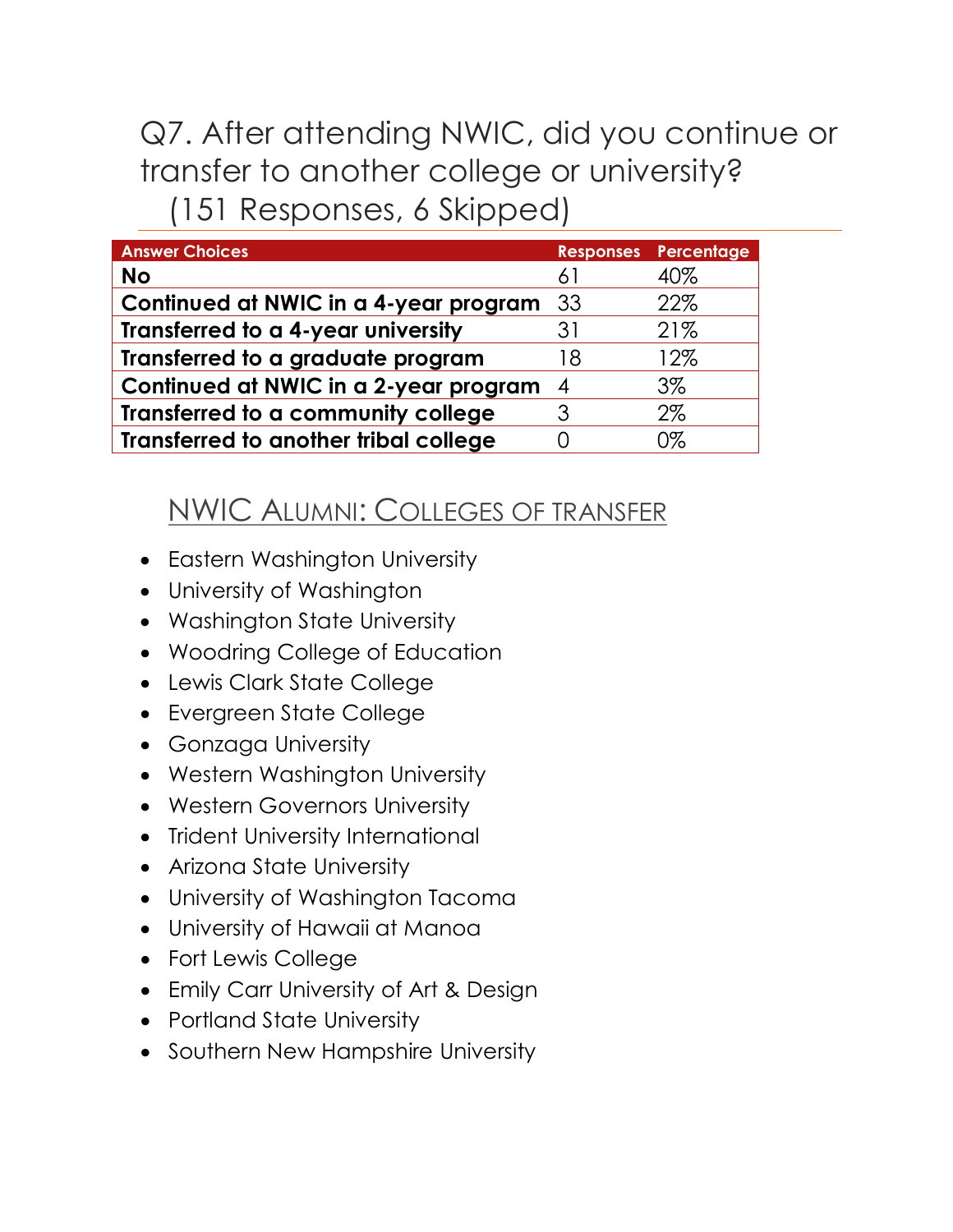# Alumni Outcomes

Q8. How satisfied are you with the overall educational experience at NWIC?

(148 responses, 9 skipped)

| <b>Answer Choices</b>    | <b>Responses</b> | Percentage |
|--------------------------|------------------|------------|
| <b>Very Satisfied</b>    |                  | 50%        |
| <b>Satisfied</b>         |                  | 47%        |
| <b>Dissatisfied</b>      |                  | 2%         |
| <b>Very Dissatisfied</b> |                  | $1\%$      |

## Key Takeaways of Development:

- Faculty and staff received numerous praise and many graduates felt that they attained the knowledge and growth they were seeking.
- All four Bachelor programs received notable praise in regards to engaging content and indigenous relevance.
- There were many positive comments about the overall college environment. The small class sizes provided a more personalized learning experience and the campus is culturally sensitive to Native people. Many graduates have commented on NWIC's family-like atmosphere.

## Key Takeaways for Improvement:

- Some students felt that they were not adequately trained and as a result underprepared for their chosen career field. These students had difficulty finding employment after graduation. It has also been mentioned some instructors are underqualified for the subjects they are teaching.
- There have been troublesome experiences with Independent Learning Contracts and they have been described as complicated and difficult.
- There are occasional issues with interdepartmental communication and division. Minor communication difficulties with the ITV modality.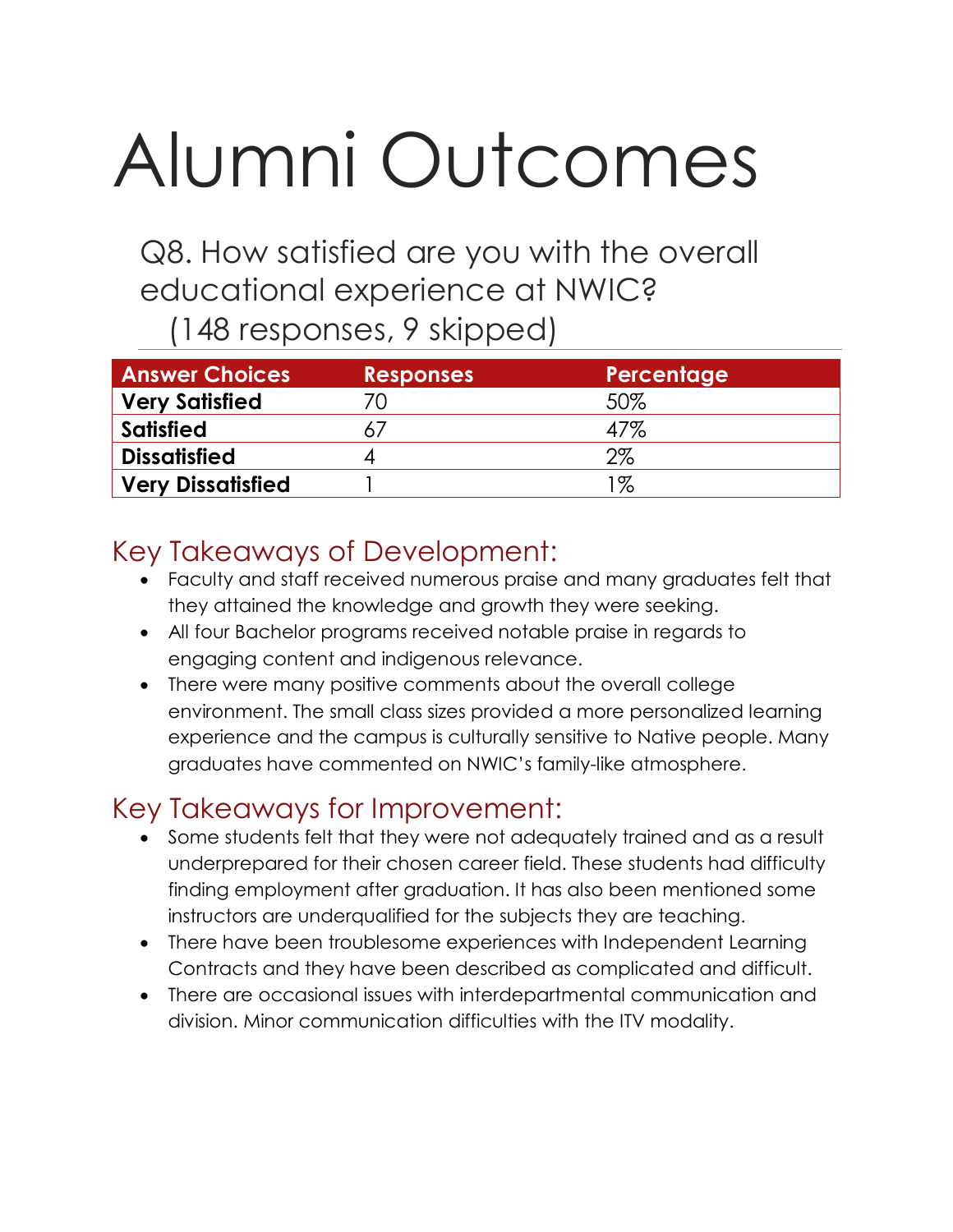# Q9. If you could start college again, would you enroll at NWIC? (148 responses, 9 skipped)

| <b>Answer Choices</b> | <b>Responses</b> | Percentage |
|-----------------------|------------------|------------|
| <b>Definitely Yes</b> | 99               | 67%        |
| <b>Probably Yes</b>   | 34               | 23%        |
| <b>Probably Not</b>   |                  | 7%         |
| <b>Definitely Not</b> |                  | 3%         |

## Key Takeaways for Returning:

- In regards to learning experiences, graduates appreciated the indigenous aspects of their classes and felt they had the means to fulfil their goals as indigenous scholars.
- Location of the main campus was a strong contributor of interest and students from abroad commented on their love of the Washington area.
- The term "hands-on learning" was mentioned frequently in commentary and graduates greatly benefited from this approach as opposed to high emphasis on textbooks.

## Key Takeaways for Reconsideration:

- The issues of non-transferable credits have been of concern and graduates have mentioned that they were not able to transfer to their preferred college of choice.
- Some feel that the program/degree options of NWIC are too limited and there is a need to branch out into a wider variety of fields, for example, "Law" and "Information Technology" at the Bachelor level. Also Graduate level programs continue to be an area of interest for Alumni.
- Graduates of the extended sites have expressed a lack of support compared to the students of the Lummi campus. Communication, advising and technical support have been areas of concern for site students in this previous graduate surveys.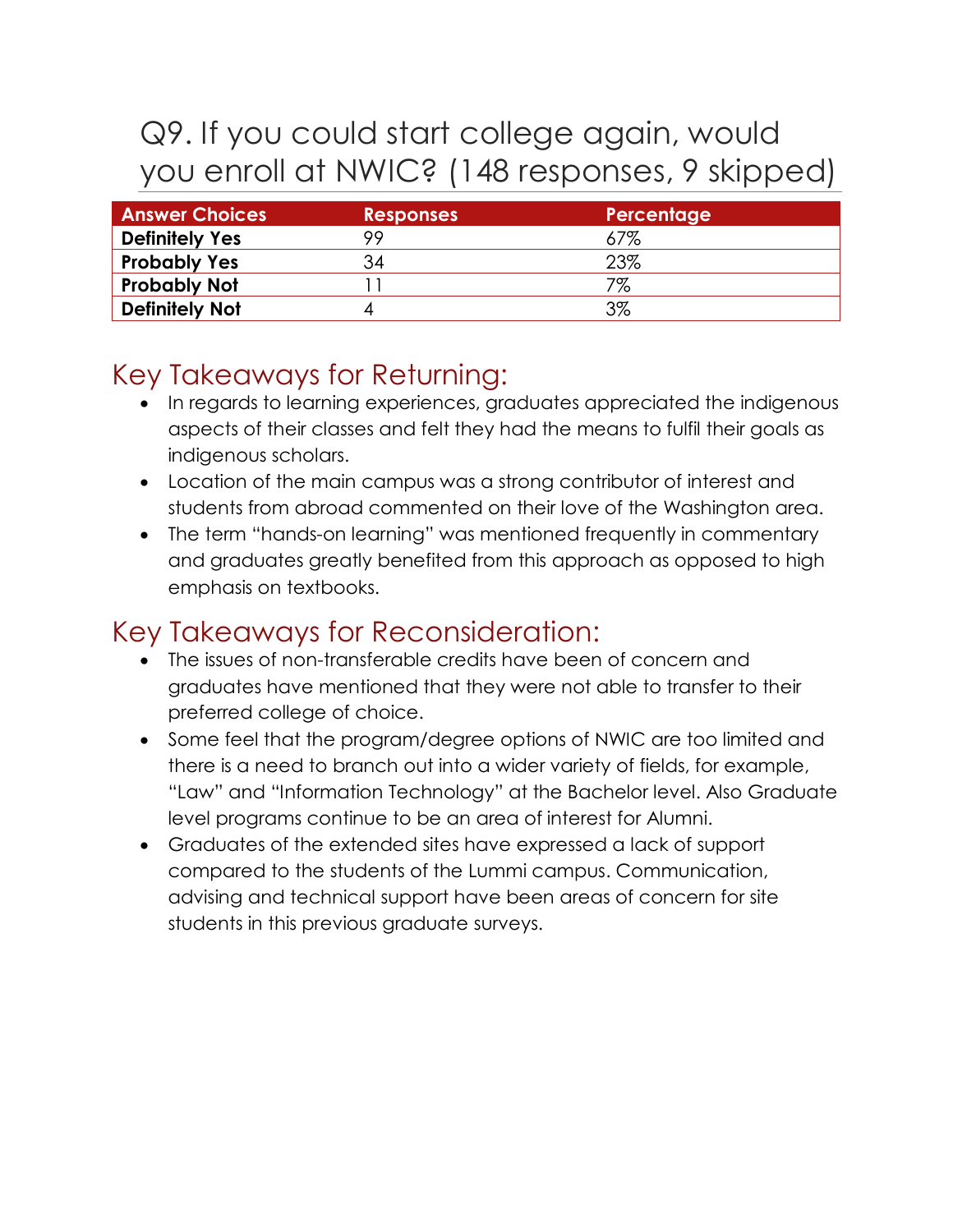# Q10. Would you recommend NWIC to others? (148 Responses, 9 Skipped)

| <b>Answer Choices</b> | <b>Responses</b>            | Percentage |
|-----------------------|-----------------------------|------------|
| <b>Definitely Yes</b> | 10                          | 74%        |
| <b>Probably Yes</b>   | $\mathcal{R}_{\mathcal{A}}$ | 21%        |
| <b>Probably Not</b>   |                             | 4%         |
| <b>Definitely Not</b> |                             | 1%         |

## Recommendations:

- Many graduates stated that they have recommended NWIC to their relatives and friends, and in a recent study it was found that most NWIC referrals came from family members.
- For many, NWIC has reconnected people to their culture and has offered a pathway to decolonizing indigenous education.
- Several accolades have been given to the Native Environmental Science program for its recent student success and progress within the field.
- There has been interest in opening up an extended site at Makah.
- The Lummi campus has been recognized for its warmth and welcoming atmosphere. Many have stated that it feels like a second home.

## Concerns:

- Again, comments state that more support needs to be given to site students so that they have a better and fair chance at getting the most out of their educations.
- Students with disabilities express to have their needs acknowledged and addressed accordingly.
- Some graduates would not recommend NWIC to most non-Natives they

know, and some have had issues with financial aid, specifically late or no reception of Pell Grants.

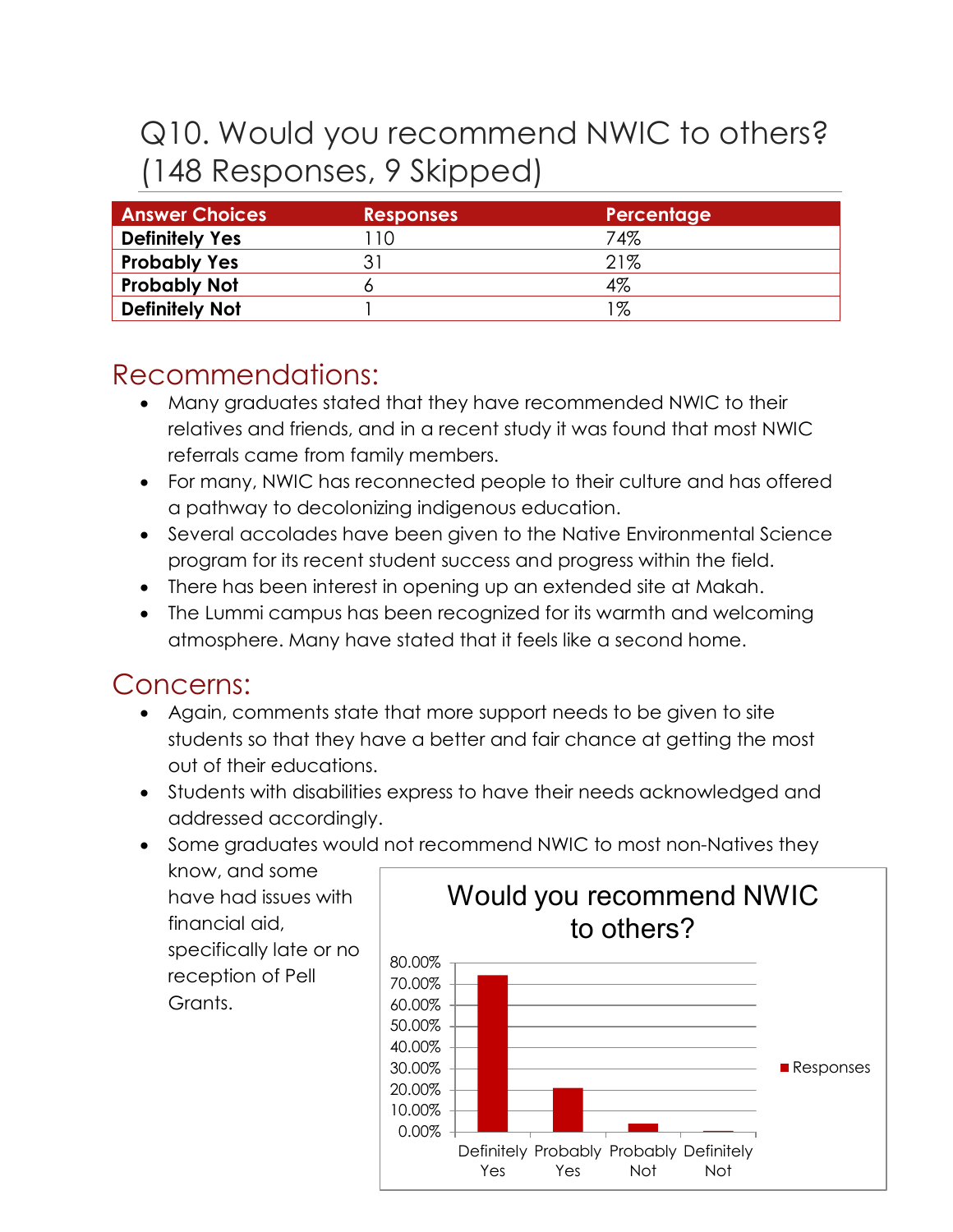## Q11. How often do you use skills or knowledge learned at NWIC in your daily life? (148 Responses, 9 Skipped)

| <b>Answer Choices</b> | <b>Responses</b> | Percentage |
|-----------------------|------------------|------------|
| <b>Often</b>          | 06               | 72%        |
| <b>Occasionally</b>   | 40               | $27\%$     |
| <b>Never</b>          |                  | %          |

## Key Takeaway:

• A substantial amount of graduates submitted comments about the positive effects NWIC has had in their lives. They have gotten employment in areas of Tribal and Natural Resource Management, Information Technology, Casino Management, Tribal Governance, and more. Many have stated that they use NWIC knowledge every day or at least when the situation requires it.

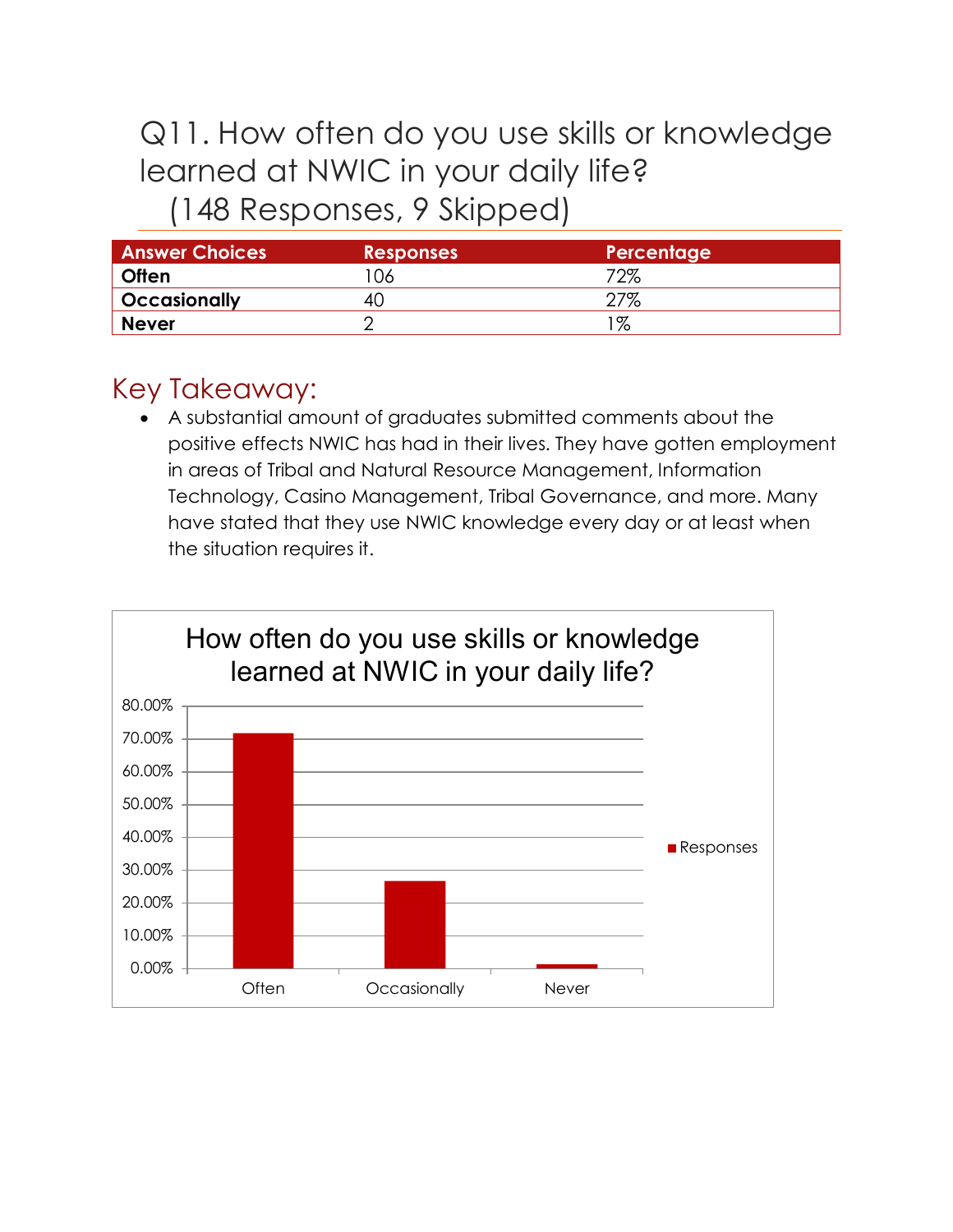# Q12. When did you obtain your first paying job after graduation?

## (148 Responses, 9 Skipped)

| <b>Answer Choices</b>                                 |    | <b>Responses Percentage</b> |
|-------------------------------------------------------|----|-----------------------------|
| I worked, and continued to work full-time             | 61 | 41%                         |
| While enrolled as an undergraduate                    | 30 | 20%                         |
| During the first 6 months after graduation            | 25 | 17%                         |
| Not yet sought a paying job, I am a full-time student | 16 | 11%                         |
| or otherwise occupied                                 |    |                             |
| During the first year after graduation                | Α  | $4\%$                       |
| More than a year after graduation                     |    | 4%                          |
| I have sought a paying job, but have not yet found    | 4  | $3\%$                       |
| one                                                   |    |                             |

## Employment Found After Graduation:

- Youth Coach/Mentor
- Wildlife Technician
- Biologist
- Web Designer
- Editor of Literary Journal
- Casino Manager
- NWIC Site Manager
- Tutor
- Fisherman
- Entrepreneur (Owner of own business)
- Construction Business (Owner)
- Retired (Came to NWIC to earn a degree)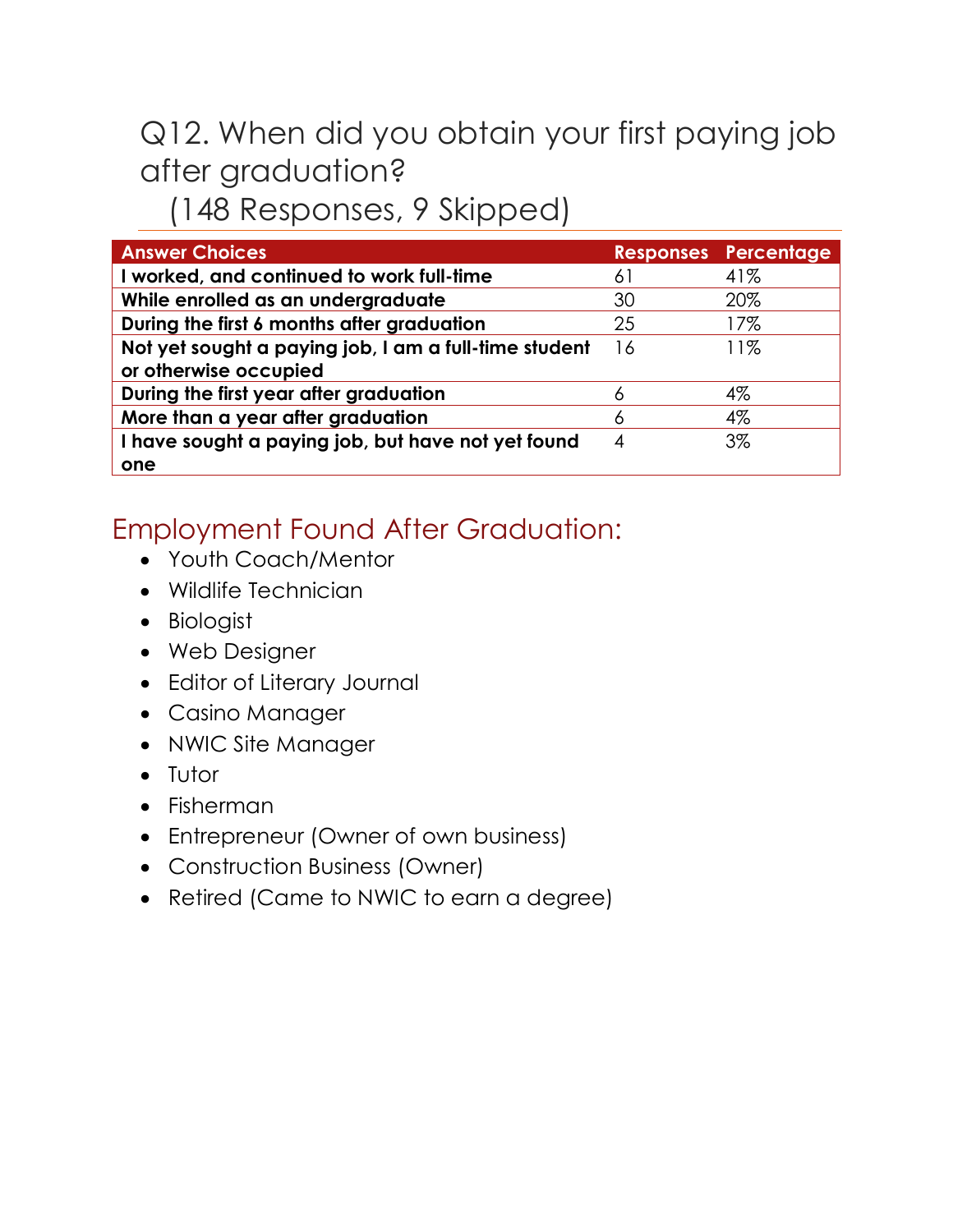# Student Engagement & **Competencies**

Q13. To what extent did your personal experience at NWIC contribute to your knowledge, skills, and personal development in Native Leadership, Way of Life, Inherent Rights, and being Community Minded? (141 Responses, 16 Skipped)

| <b>Competencies</b>                                                                                                                                          | <b>Very</b><br>Much | Quite<br>A Bit | <b>Very</b><br>Little | <b>Not</b><br>At<br>All |
|--------------------------------------------------------------------------------------------------------------------------------------------------------------|---------------------|----------------|-----------------------|-------------------------|
| Effectively communicate in diverse<br>situations from receiving to<br>expressing information, both verbally<br>and non-verbally                              | 47%                 | 46%            | 7%                    | 0%                      |
| Use analytical and critical thinking<br>skills to draw and interpret<br>conclusions from multiple<br>perspectives including indigenous<br>theory and methods | 48%                 | 38%            | 13%                   | $1\%$                   |
| Demonstrate knowledge of what it<br>means to be a people                                                                                                     | 51%                 | 36%            | 10%                   | $3\%$                   |
| <b>Practice community building through</b><br>service learning                                                                                               | 43%                 | 38%            | 16%                   | $3\%$                   |
| Exhibit a sense of place                                                                                                                                     | 49%                 | 38%            | 12%                   | $1\%$                   |
| Recognize Tribal rights as they relate<br>to human rights                                                                                                    | 53%                 | 36%            | 9%                    | 2%                      |
| Meet the technological challenges of<br>the modern world                                                                                                     | 37%                 | 50%            | 12%                   | $1\%$                   |
| Work cooperatively toward a<br>common goal                                                                                                                   | 47%                 | 44%            | 9%                    | 0%                      |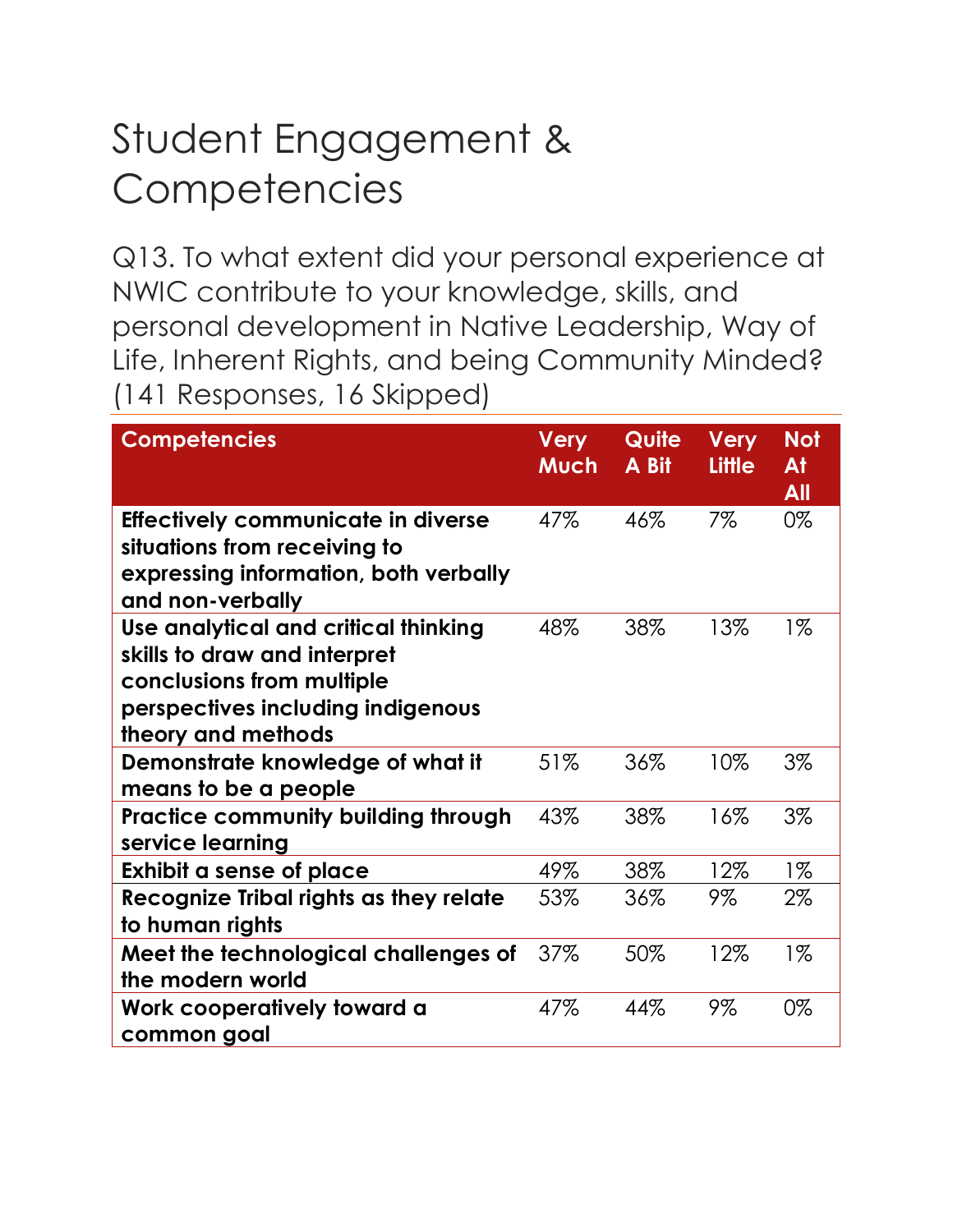## Alumni Commentary – Competencies & Takeaways:

#### **Effectively communicate in diverse situations from receiving to expressing information, both verbally and non-verbally:**

- Graduates expressed an awareness of global issues and the importance of community networking to acknowledge and solve common issues and goals.
- NWIC has been credited for giving students the courage and platform to become great public speakers. Those that had a phobia of speaking in front of groups have overcome those fears thanks to the work they became involved in.

#### **Use analytical and critical thinking skills to draw and interpret conclusions from multiple perspectives including indigenous theory and methods:**

- Graduates acknowledged various courses of study such as Science. Math, Accounting, English, and Indian Policy towards achieving academic growth. Indigenous ideals and philosophies provided a deeper understanding of the relationships and connections toward people, living creatures and natural resources.
- By having students exchange their individual points-of-view with one another further promoted their personal knowledge and perceptions of the world.

#### **Demonstrate knowledge of what it means to be a people:**

- Overall graduates have acknowledged that they have had some degree of indigenous knowledge implemented throughout their academic journey. The Native Studies Leadership program has made this firmly evident in their approach and has emphasized the connection and relation of Native people and the environment.
- According to graduates, working together, uniting as one, and embracing compassion are all crucial to community growth and cultural preservation.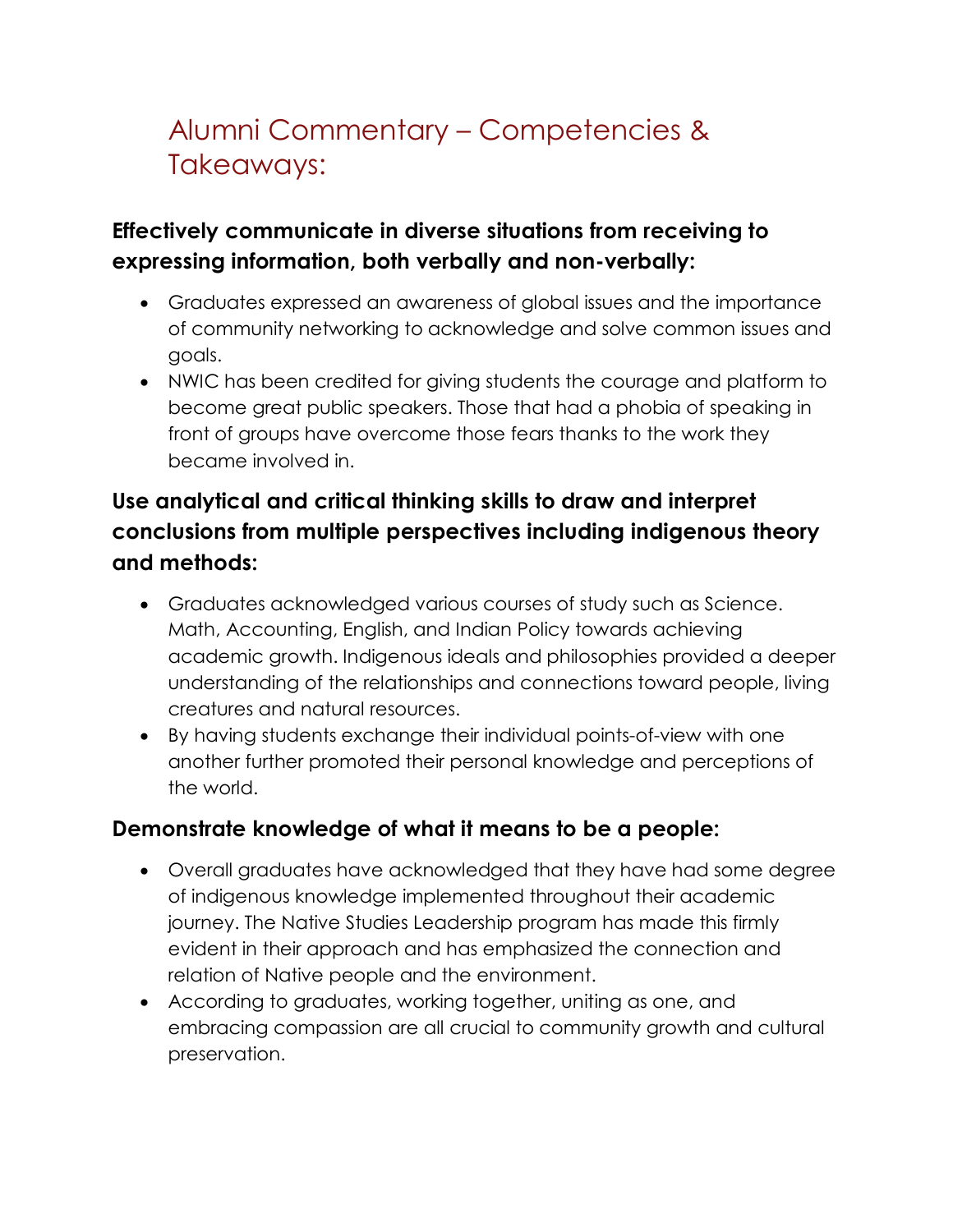#### **Practice community building through service learning:**

- Some graduates felt that this concept needs to be reinforced and that projects that are started need to be seen through to their completion.
- The recent volunteer projects have done a significant job of teaching the importance of community building through service. Grads have stated that those projects were memorable, rewarding and showcased the potential of team work.

#### **Exhibit a sense of place:**

- NWIC has given many students the opportunity they needed to improve their lives. Those that were enduring hardships and struggling through difficult times were able to find the strength and direction through the pursuit of education. Graduates that had these experiences were very eloquent in their stories and have listed NWIC as the turning point in their time of need.
- Students that have felt alienated from their culture were able to discover those aspects for the first time and begin to develop those connections. Those from other tribes felt that they found a second home because of the Coast Salish Teachings they learned here.

#### **Recognize Tribal rights as they relate to human rights:**

• Graduates have specifically mentioned POLS 225 and CSOV 300 as the two courses that develop these competencies. Together these courses help students distinguish the significance of tribal and human rights.

#### **Meet the technological challenges of the modern world:**

• Graduates have acknowledged technology as a necessary tool to effectively innovate our communities. The Information Services Department and Media Center have been credited for their assistance and services to students.

#### **Work cooperatively toward a common goal:**

• Tribal collaboration and dedication have been mentioned as important goals to our Alumni. Education is helping our communities advance in the world, and some graduates mentioned how they would like to become teachers to assist others achieve the same goal.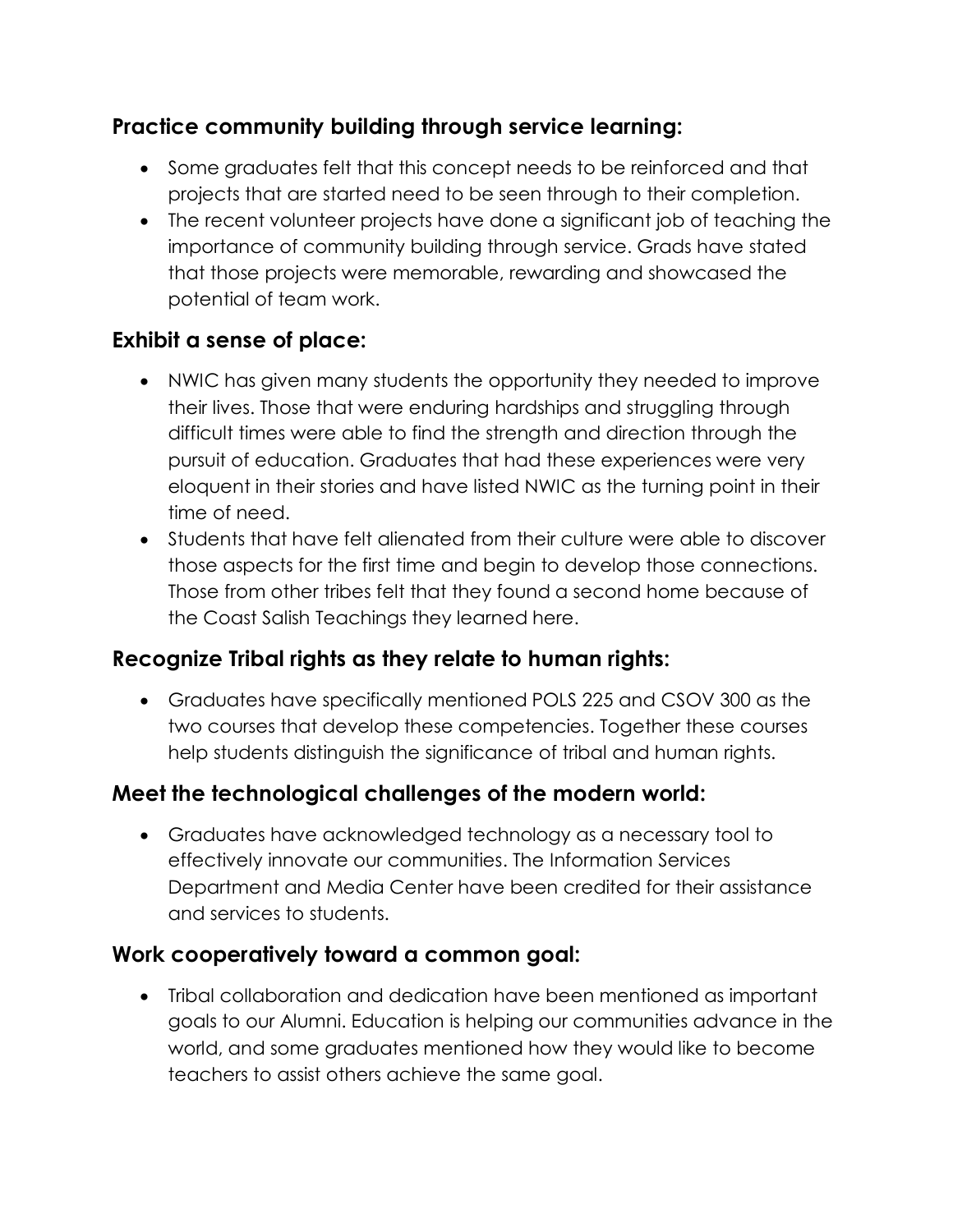# Q14. How useful has your Senior Capstone research been since graduation? (BA/BS Graduates only.) (116 Responses, 41 Skipped)

| <b>Answer Choices</b> | <b>Responses</b> | Percentage |
|-----------------------|------------------|------------|
| <b>Very Useful</b>    | 23               | 20%        |
| <b>Quite A Bit</b>    |                  | 9%         |
| Somewhat              |                  | 9%         |
| Not At All            |                  | 5%         |
| <b>Not Applicable</b> | 68               | 57%        |

- Graduates fields of interest in their Capstones widely varied and included areas of food sovereignty, medicine, economic development, indigenous resources, land ethics, community building and mentoring youth. Some have left the science field to pursue government based work. Capstones provided clarity towards tribal identity and students felt that it greatly assisted in development for their current occupations.
- Some graduates had a change of heart and decided the path was not for them.

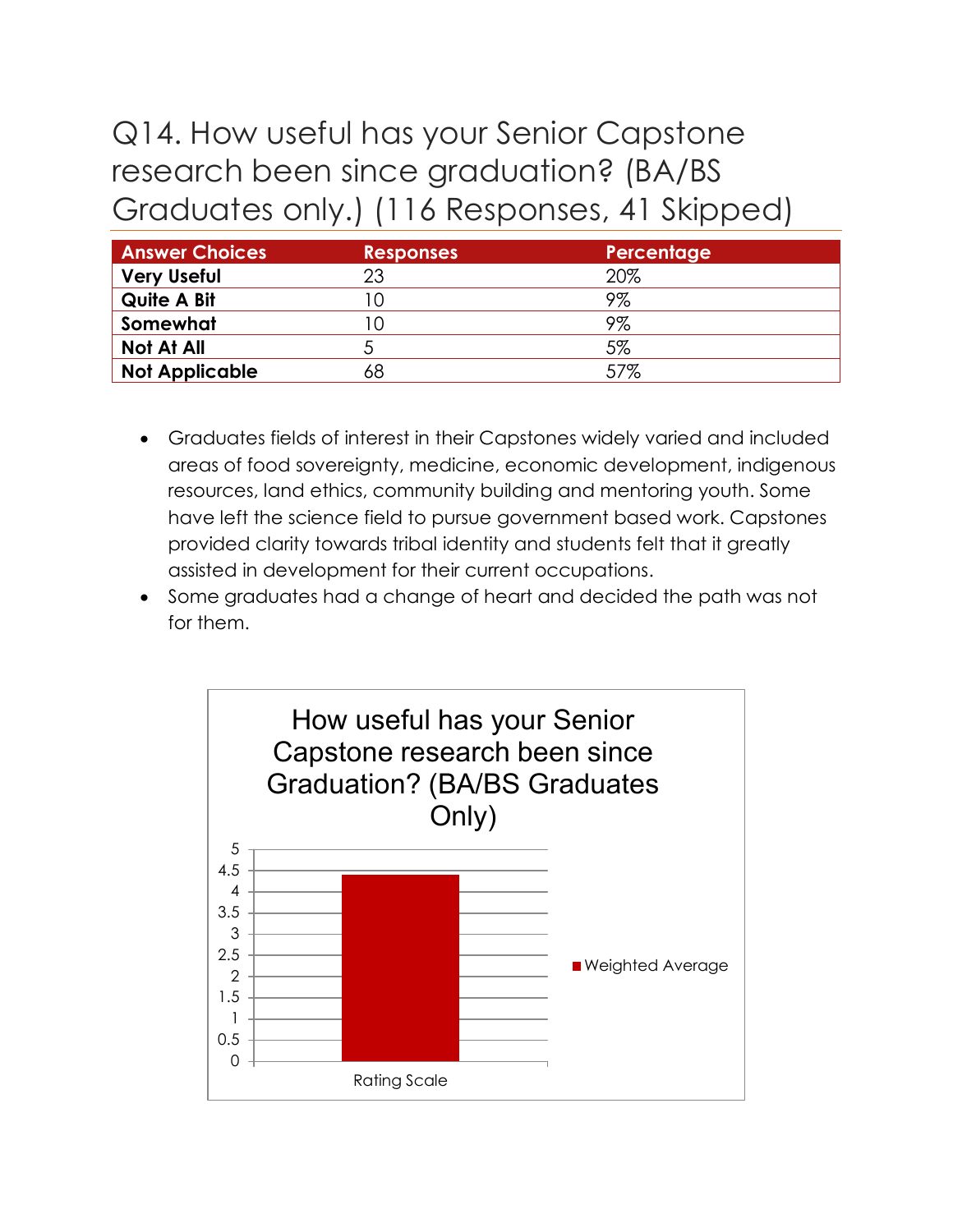# Q15. To what extent do you feel connected to NWIC? (141 Responses, 16 Skipped)

| <b>Answer Choices</b> | <b>Responses</b> | Percentage |
|-----------------------|------------------|------------|
| <b>Very Strongly</b>  | 66               | 47%        |
| Strongly              | 33               | 23%        |
| <b>Moderately</b>     | つ                | 23%        |
| Weakly                |                  | 1%         |
| Not At All            |                  | 6%         |

- Site students seem to have a more difficult time developing a connection to NWIC because of the online modality. Some have commented that they feel alienated and do not get the same amount of participation compared to students in the classroom.
- However, students from the Lummi campus claim to have established a remarkable relationship and some still visit the staff and instructors to this day.
- Research projects have been an efficient learning tool and a terrific method of bringing people together and promote teamwork.
- Many Alums have become employees at NWIC and continue their journey with the college in various departments.
- NWIC continues to be a second home for graduates, faculty and staff treat each other like extended family.

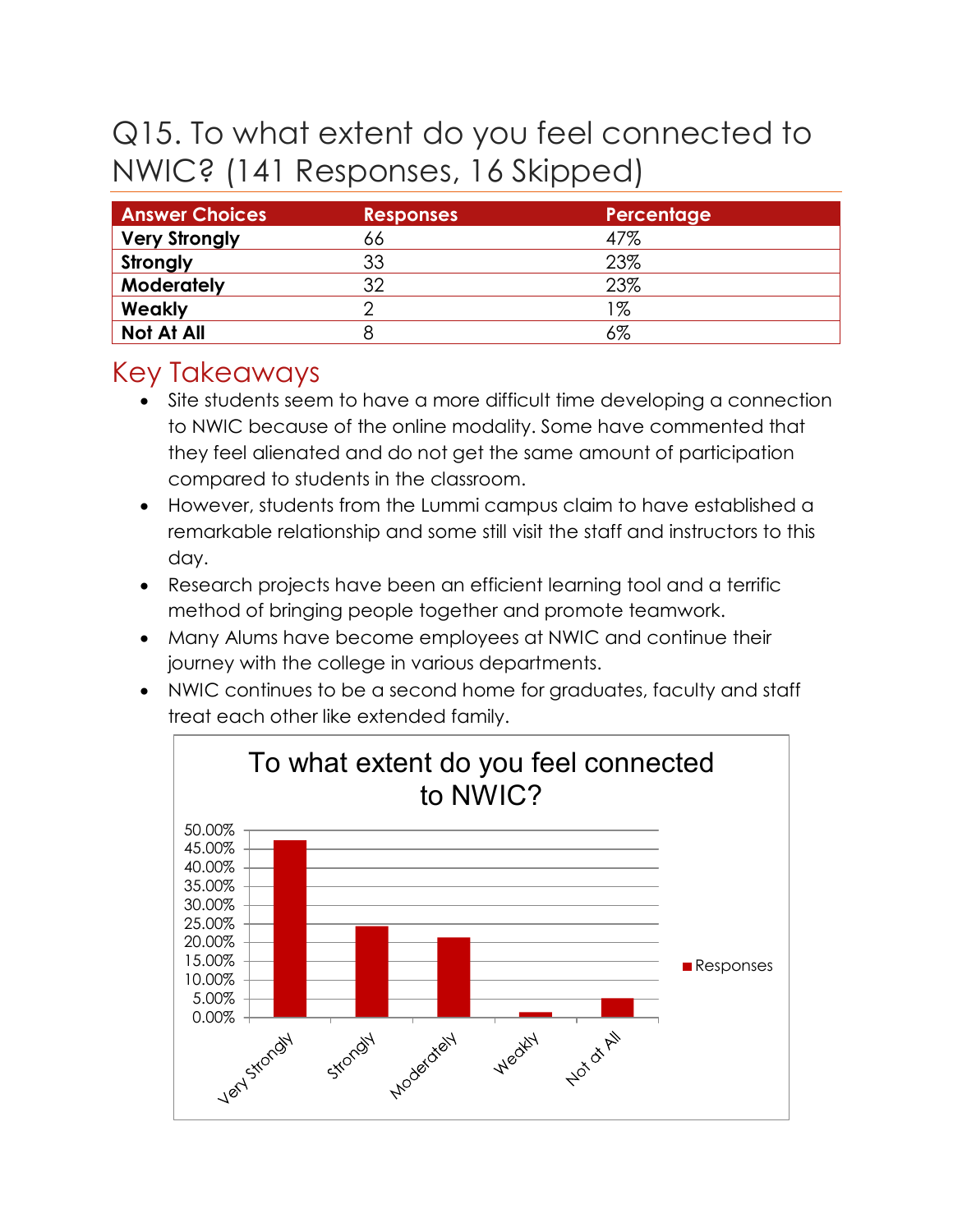## Q16. Which of the following appeal to you as an opportunity to stay connected to the college? (Check all that apply) (133 Responses, 24 Skipped) **Preferences Ranked #1-8**

- 1. Social Media Facebook, Twitter, etc. 62%
- 2. Alumni Website Updates 41%
- 3. E-Newsletter 35%
- 4. Annual Campus Event/Festival 29%
- 5. Program/ Major Reunions 26%
- 6. Class Reunions -26%
- 7. Enroll in another program 23%
- 8. Regional Activities 17%

## Other Suggestions:

- Basket Weaving
- Graduate Programs
- Youth Gatherings
- More special events at the extended sites

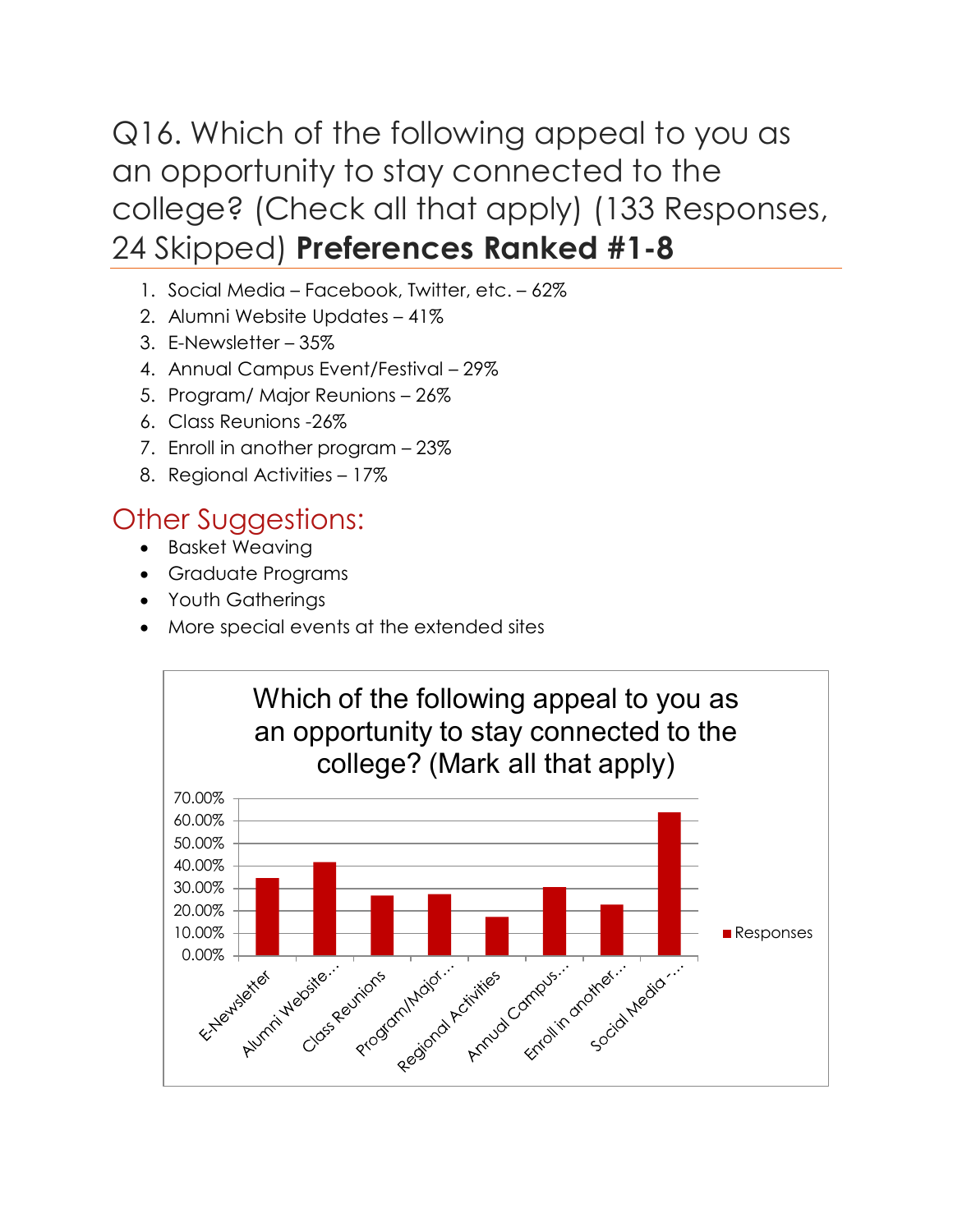Q17. Which of the following would have been most helpful in preparing you for life after graduation? (Check all that apply)

## (130 Responses, 27 Skipped) **Ranked #1-12**

- 1. Opportunities to identify and develop your particular strengths 43%
- 2. Internships 42%
- 3. Leadership training 42%
- 4. Networking training 41%
- 5. Grad school prep sessions 38%
- 6. Information on long-term service opportunities after graduation 28%
- 7. Training in teamwork and collaboration 28%
- 8. Assistance in career discernment 25%
- 9. Volunteer service 25%
- 10.Diversity training 25%
- 11.Training on workplace etiquette and expectations 22%
- 12.Consensus training 12%

## Other Suggestions:

- Communication skills
- Writing reviews for literature
- Early application techniques for funding
- All options should be considered and elaborated on

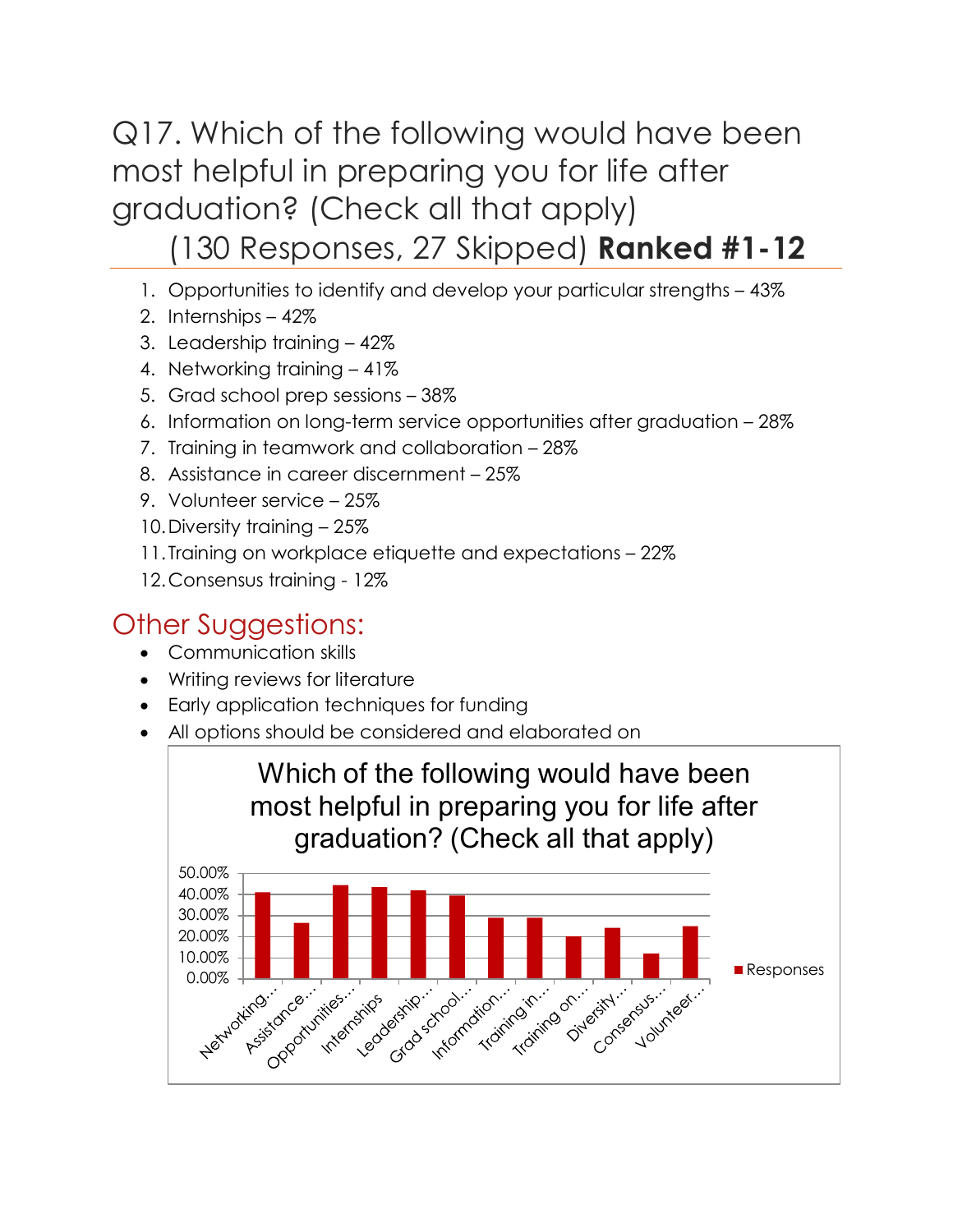# Degree & Classroom Experience

# Q18. Faculty provided a positive learning environment within the classroom

(140 Responses, 17 Skipped)

| <b>Answer Choices</b> | <b>Responses</b> | Percentage |
|-----------------------|------------------|------------|
| <b>Very Often</b>     | 82               | 59%        |
| <b>Often</b>          | 48               | 34%        |
| <b>Sometimes</b>      |                  | 5%         |
| <b>Rarely</b>         | っ                | $2\%$      |
| <b>Never</b>          | 0%               | 0%         |

- Overall the NWIC faculty received great feedback and were referenced to being inspiring, encouraging, and supporting. Some instructors were said to be engaging and challenge students to have higher expectations.
- There were comments on how some instructors did not challenge students at all and felt that they did not get what they were promised out of the course. Some instructors could have been more supportive and communicated better with their students.
- Communication issues with Learning Contracts are a problem and students mentioned that their instructor took a long time to review coursework and return feedback.

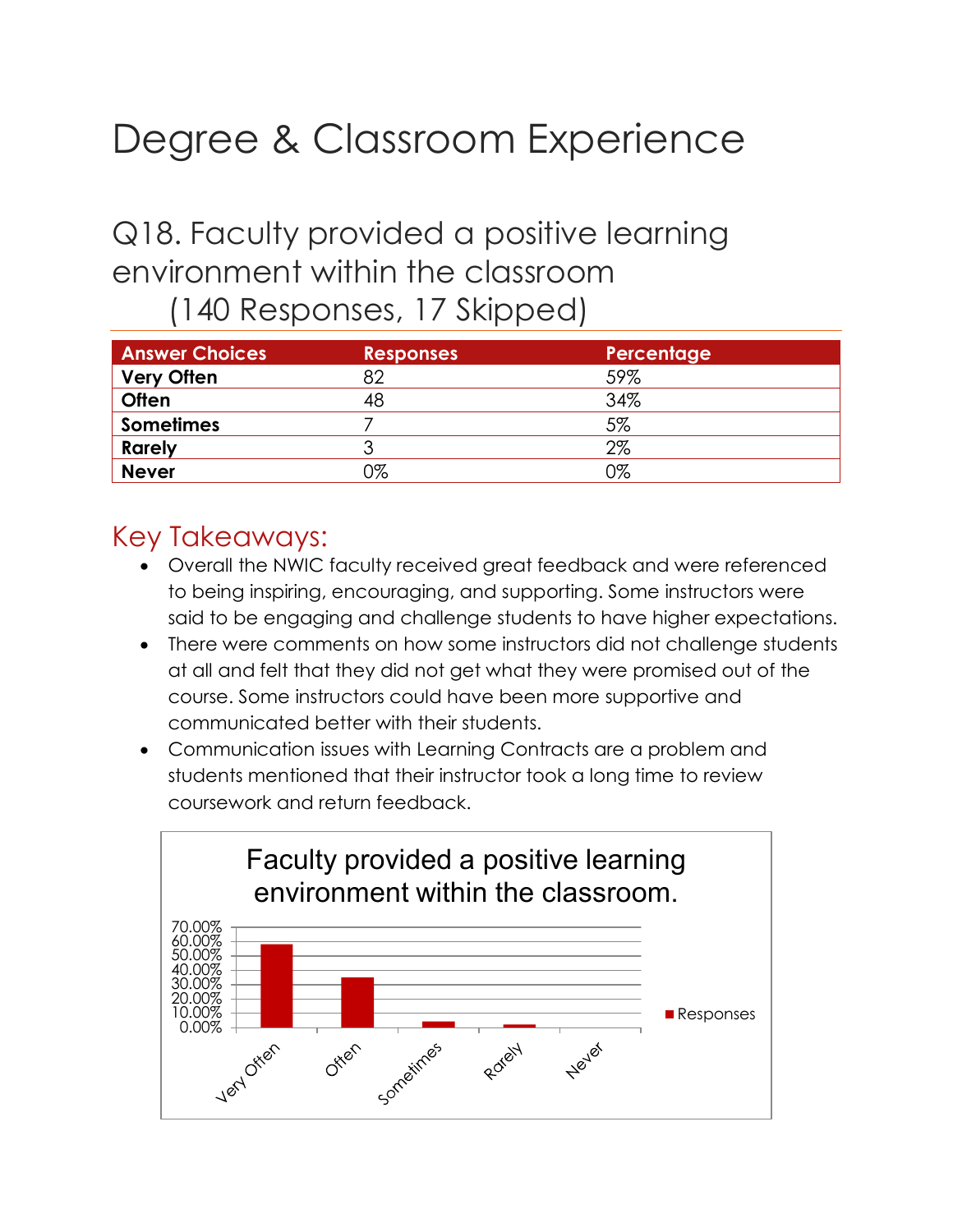# Q19. I was able to complete my degree in a timely manner (140 Responses, 17 Skipped)

| <b>Answer Choices</b>    | <b>Responses</b> | Percentage |
|--------------------------|------------------|------------|
| <b>Strongly Agree</b>    |                  | 48%        |
| Agree                    | 58               | 42%        |
| <b>Disagree</b>          |                  | 9%         |
| <b>Strongly Disagree</b> |                  | %          |

- There are many differing opinions on this matter and some students received the proper amount of advising and support needed to finish. Site managers kept students up to speed and they were able to finish on time.
- There were those that had issues with scheduling of required courses and some had to wait a full year until they were able to take the course again. There were also students that experienced personal problems or accidents that set them back.
- There is a disproportionate amount of advising happening at NWIC and it remains an issue of concern for students at the Bachelor level still not receiving the equal and adequate support needed to be efficient in their work.

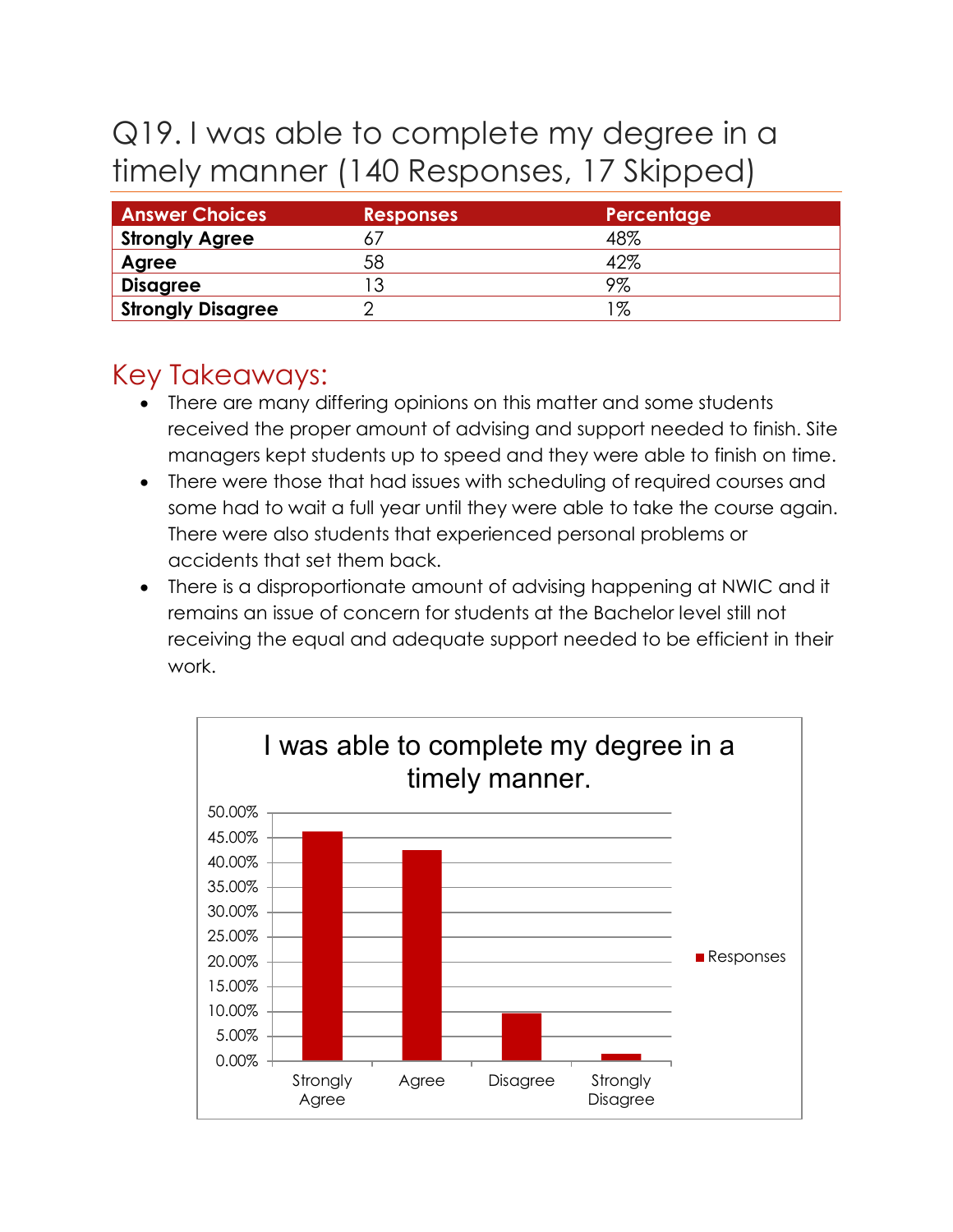# Q20. The degrees offered were of interest to me (140 Responses, 17 Skipped)

| <b>Answer Choices</b>    | <b>Responses</b> | Percentage |
|--------------------------|------------------|------------|
| <b>Strongly Agree</b>    | b6               | 47%        |
| Agree                    | 65               | 46%        |
| <b>Disagree</b>          |                  | 5%         |
| <b>Strongly Disagree</b> |                  | $2\%$      |

- Many of the participants of this survey attended NWIC when the degree offerings were very limited compared to today. The AAS – General Transfer Degree is by far the most attained. Because of these past circumstances, earning an Associate's degree and transferring to a school that had more opportunities of interest was the only route to take.
- However, in recent years many graduates loved their program of study and were satisfied with their experiences in science, business and indigenous studies.
- There is interest and recommendations for many prospective programs in the fields of health, technology, law and education. Some graduates wished NWIC would offer more courses in arts, humanities and writing.

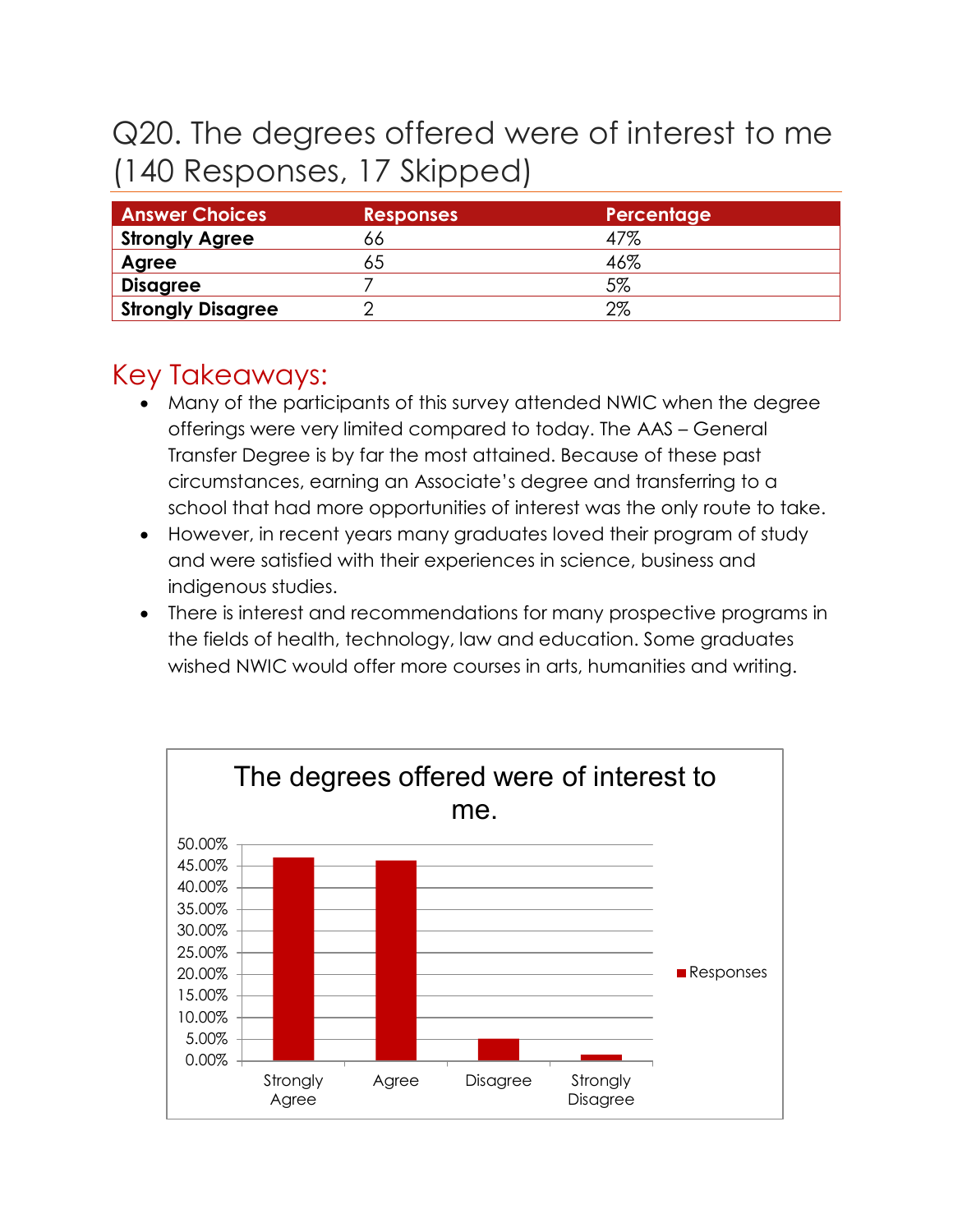# Q21. Required courses were of interest to me (140 Responses, 17 Skipped)

| <b>Answer Choices</b>    | <b>Responses</b> | Percentage |
|--------------------------|------------------|------------|
| Agree                    |                  | 57%        |
| Strongly Agree           | 54               | 39%        |
| <b>Disagree</b>          |                  | 3%         |
| <b>Strongly Disagree</b> |                  | '%         |

- Some graduates felt that their program of study could have better emphasized certain courses. Comments have stated they wished for more cultural content, a broader direction in science, more accounting in business, etc.
- Negative feedback was very limited for this question and fortunately pertained more towards recommendations rather than criticism.

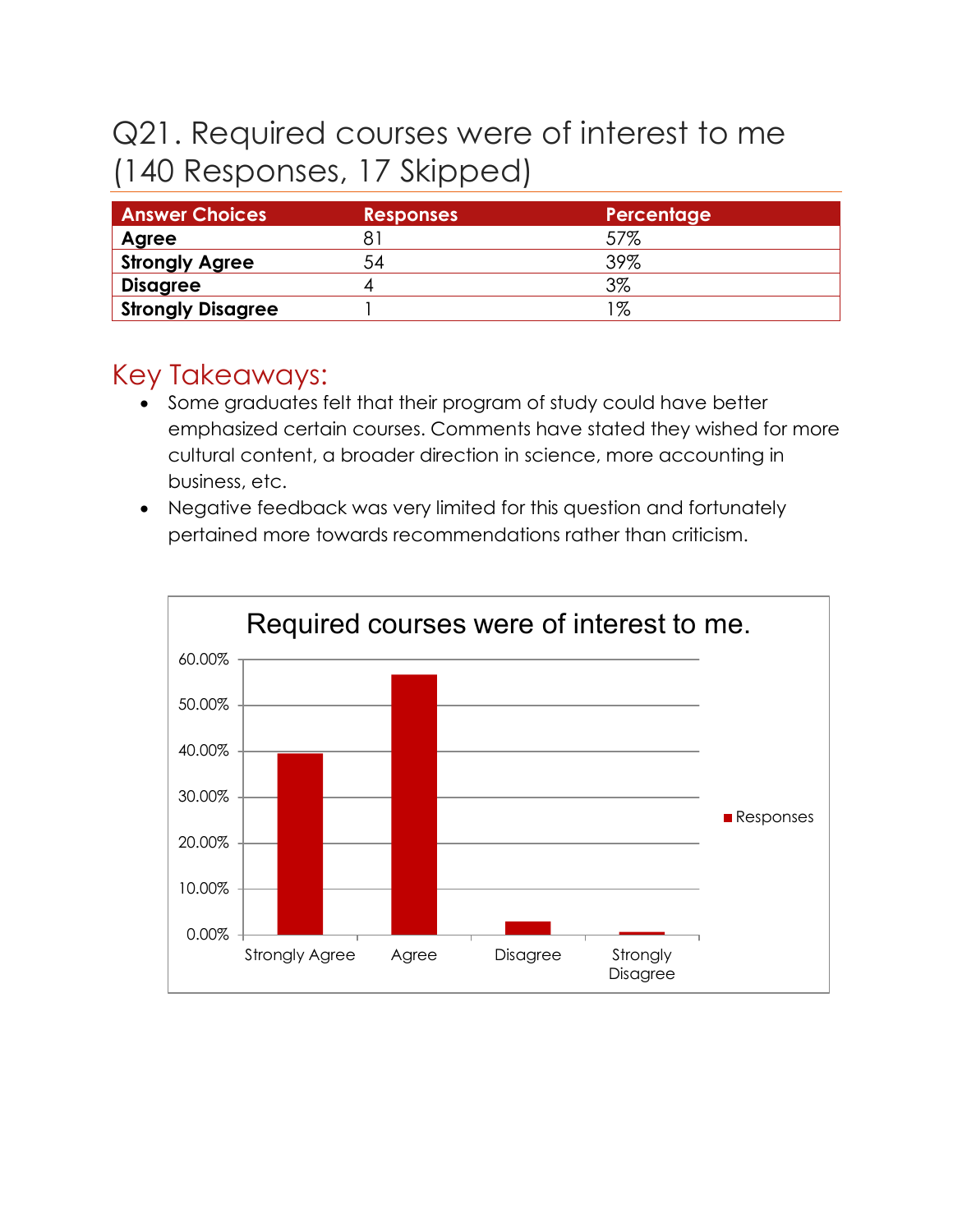# Q22. The overall college environment was supportive of my success (141 Responses, 16 Skipped)

| <b>Answer Choices</b>    | <b>Responses</b> | <b>Percentage</b> |
|--------------------------|------------------|-------------------|
| <b>Strongly Agree</b>    |                  | 48.94%            |
| Agree                    |                  | 47.52%            |
| <b>Disagree</b>          | 4                | 2.84%             |
| <b>Strongly Disagree</b> |                  | 0.70%             |

- Support was generally given to and acknowledged by most graduates. They referenced much of the faculty and staff personally as encouraging and supportive.
- There were minor complaints by some in that adequate support was not received. They did however acknowledge their specific concentration and that resources were difficult to come by. Some had issues with the financial aid department and reception of awards.

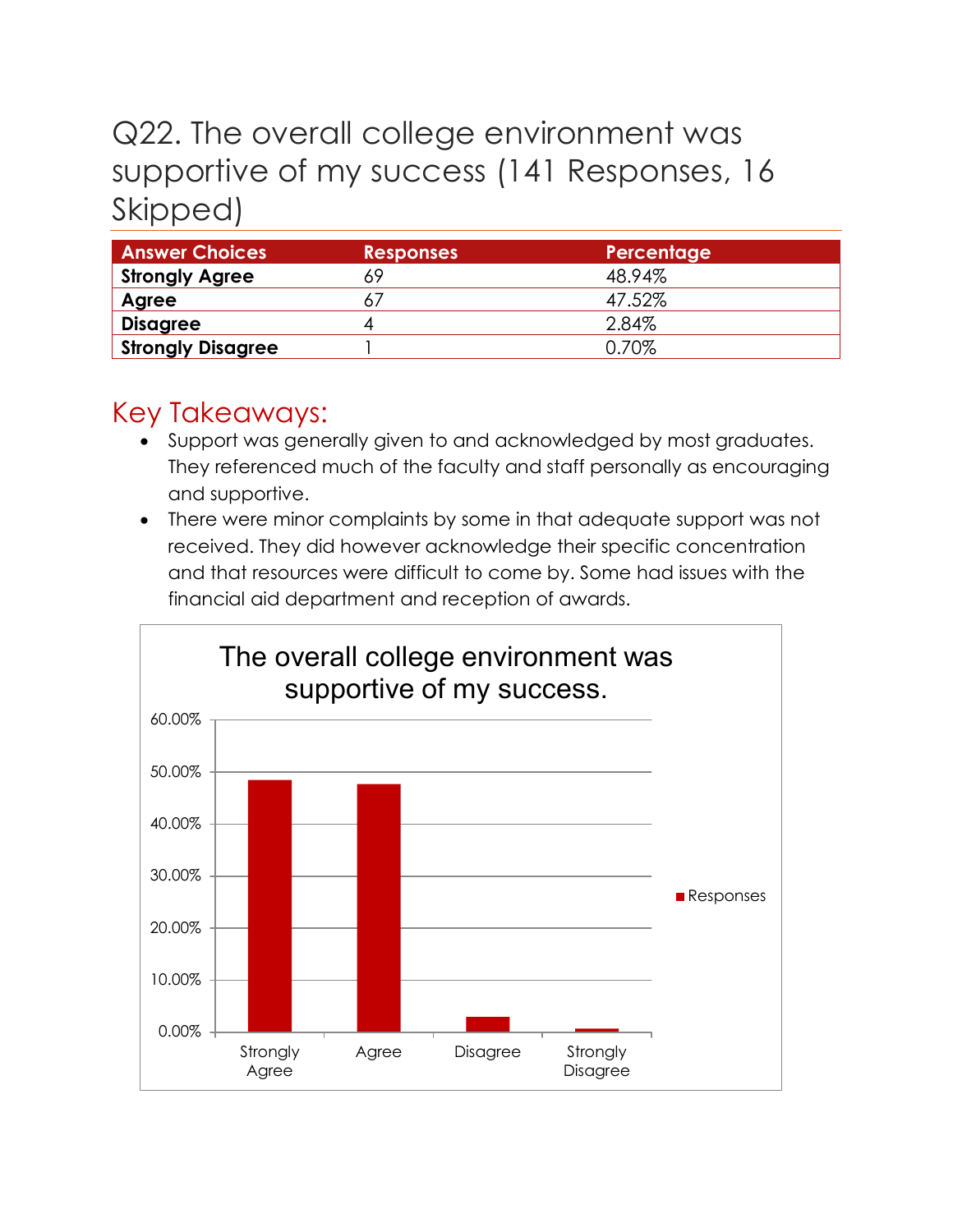# Q23. Required courses were offered in multiple modalities for my success (140 Responses, 17 Skipped)

| <b>Answer Choices</b>    | <b>Responses</b> | Percentage |
|--------------------------|------------------|------------|
| Agree                    |                  | 52%        |
| <b>Strongly Agree</b>    | 44               | 34%        |
| <b>Disagree</b>          |                  | $12\%$     |
| <b>Strongly Disagree</b> |                  | 2%         |

## Key Takeaway:

• Very few comments were about the modalities. Some graduates had just the ITV system at the time of their studies and it worked sufficiently enough for them to comprehend the content.

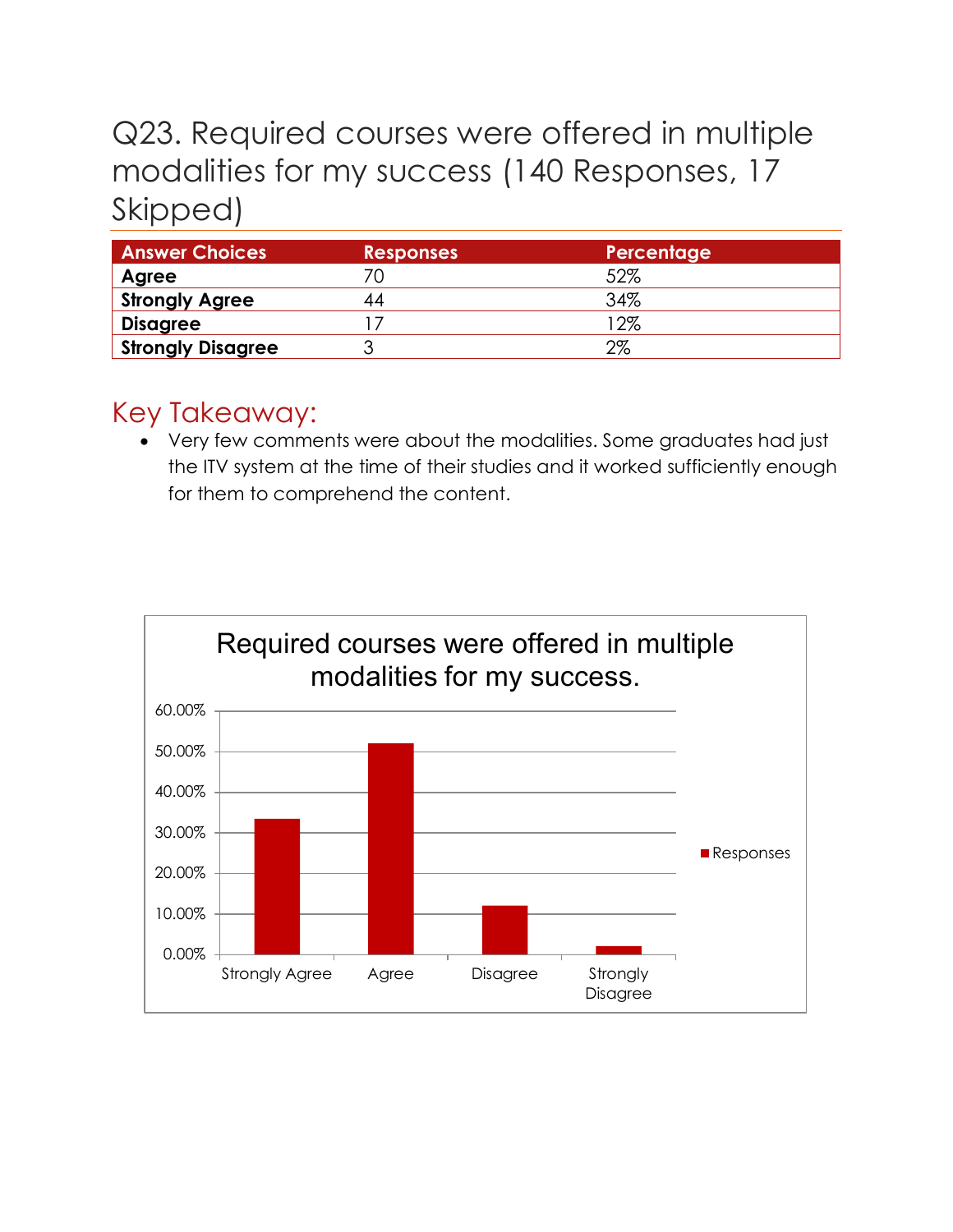# Q24. Required courses were offered frequently for my success (140 Responses, 17 Skipped)

| <b>Answer Choices</b>    | <b>Responses</b> | Percentage |
|--------------------------|------------------|------------|
| Agree                    | 78               | 56%        |
| <b>Strongly Agree</b>    | 39               | 28%        |
| <b>Disagree</b>          |                  | 15%        |
| <b>Strongly Disagree</b> |                  | 2%         |

- Some had to wait months to take a class because initially there was not enough people enrolled in the course to continue as planned.
- Graduates would have preferred more online, independent learning and Higher Ed courses.
- Specialized studies and smaller cohorts have limited availability of courses.
- Some courses like calculus for instance require a particular starting quarter, otherwise it cannot be enrolled until the following year. Various courses have been said to have this problem with infrequent availability.
- Many of these problems that have occurred were said to be a result of poor advising. Students knew what was being offered, but advised to take an approach that delayed their progress and wasted valuable time.

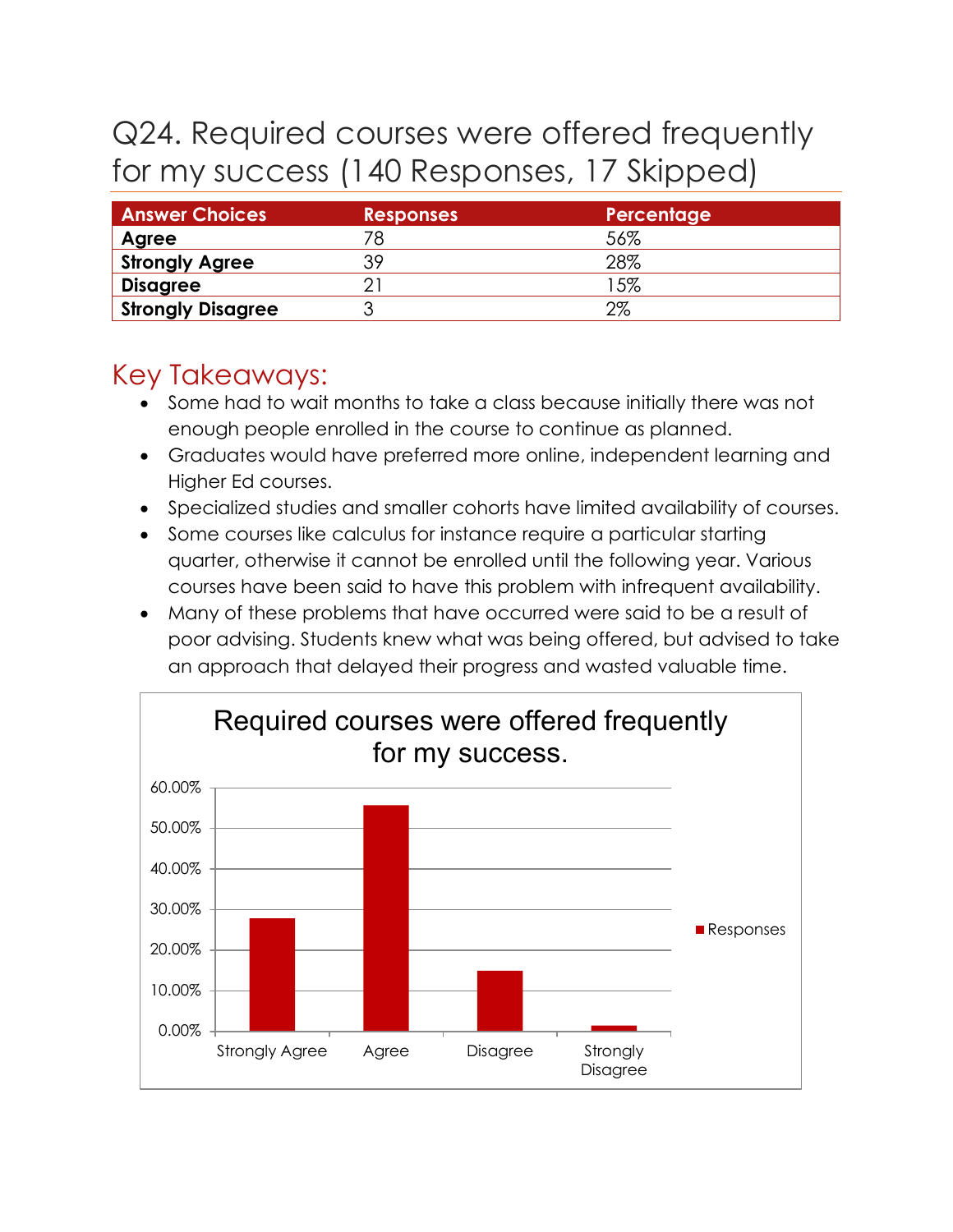Q25. What degrees of concentration should NWIC offer in the future? (103 Responses, 54 Skipped)

- 1. Graduate Programs based on NWIC's current Bachelor Programs
- 2. Law
- 3. Education
- 4. Health
- 5. Nursing

# **Most referenced (Word Cloud):**

Q25 What degrees or areas of concentration should NWIC offer in the future?

**Teaching Studies Accounting Services Nursing Marketing Tribal Culinary Education TGBM Science** Vocational Training Programs NWIC Offered **Museum and Hotel Masters** Management **Degrees Think Law Legal Health Medical Social Skills Art Business**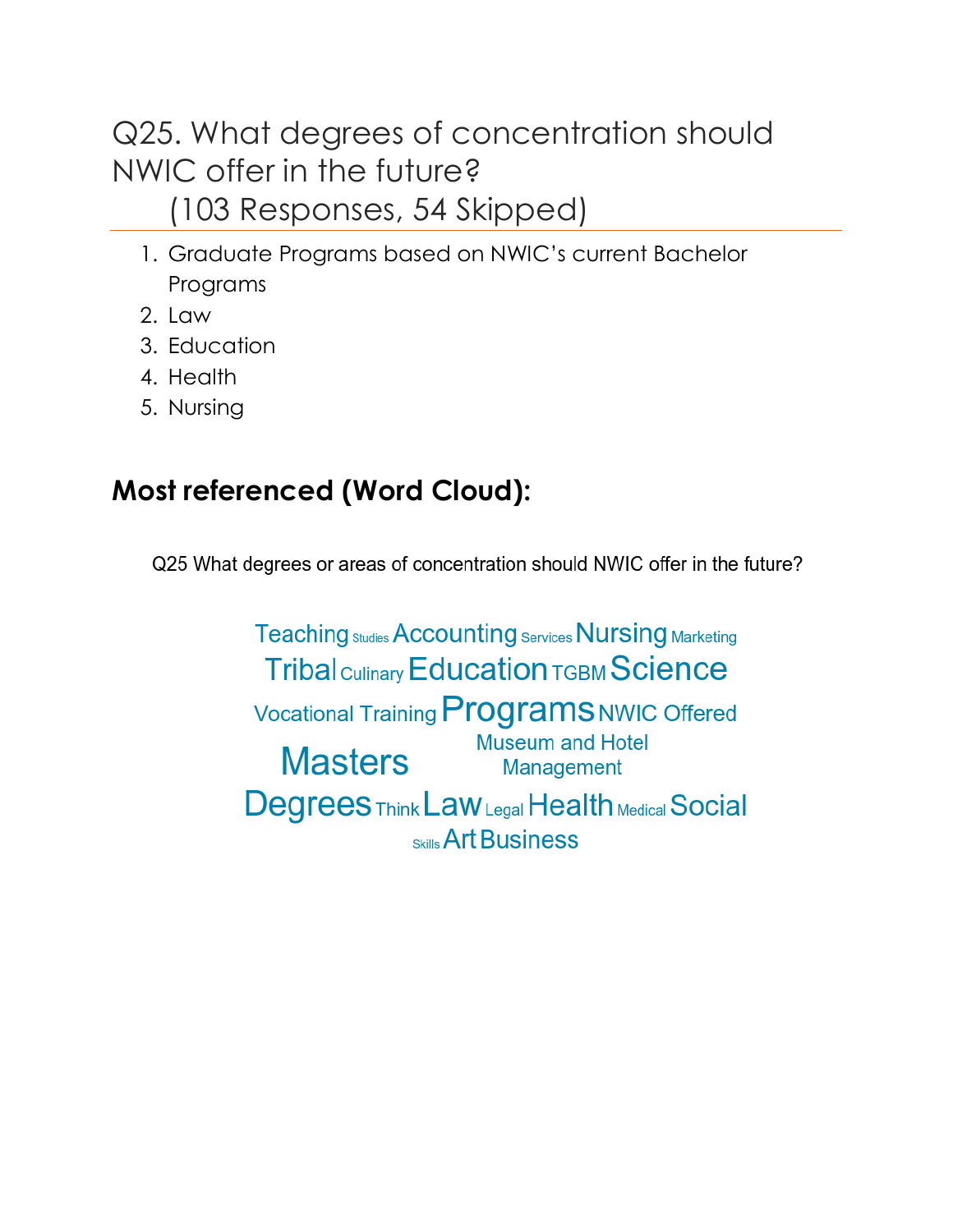# Current Status

# Q26. Please select one statement that best describes your current activities

(134 Responses, 23 Skipped)

| <b>Answer Choices</b>                                |    | <b>Responses Percentage</b> |
|------------------------------------------------------|----|-----------------------------|
| <b>Employed Full-time</b>                            | 68 | 51%                         |
| Both Employed (other than graduate assistant) and    | 23 | 17%                         |
| continuing my education                              |    |                             |
| Not engaged in paid employment                       | 23 | 17%                         |
| <b>Employed – part-time</b>                          | 8  | $6\%$                       |
| Enrolled in a graduate school or professional school |    | 5%                          |
| Self-employed                                        |    | 4%                          |

## Current Activity Examples:

- Lummi Indian Business Council
- Lummi Nation K-12 School
- Natural Resource Department Wildlife Biologist
- Public Official
- Tulalip Tribes Behavioral Health/Chemical Dependency Trainee
- Nez Perce Tribal Gaming Enterprises
- Nez Perce Education Department
- Nez Perce Tribal Fisheries Department
- Geography & Atmospheric Science Program
- NWIC Lummi
- Business Analyst & Tribal Gaming Commission Chairman
- Public Official
- Robert E. Denier Youth Service Center
- Tribal Fisheries Department
- Contractor
- Heritage Specialist
- Youth Service Center
- Silver Reef Casino
- Suquamish Traditional Heritage Specialist
- Swinomish Tribal Archives
- Nisqually Tribal Court
- Disabled
- **Retired**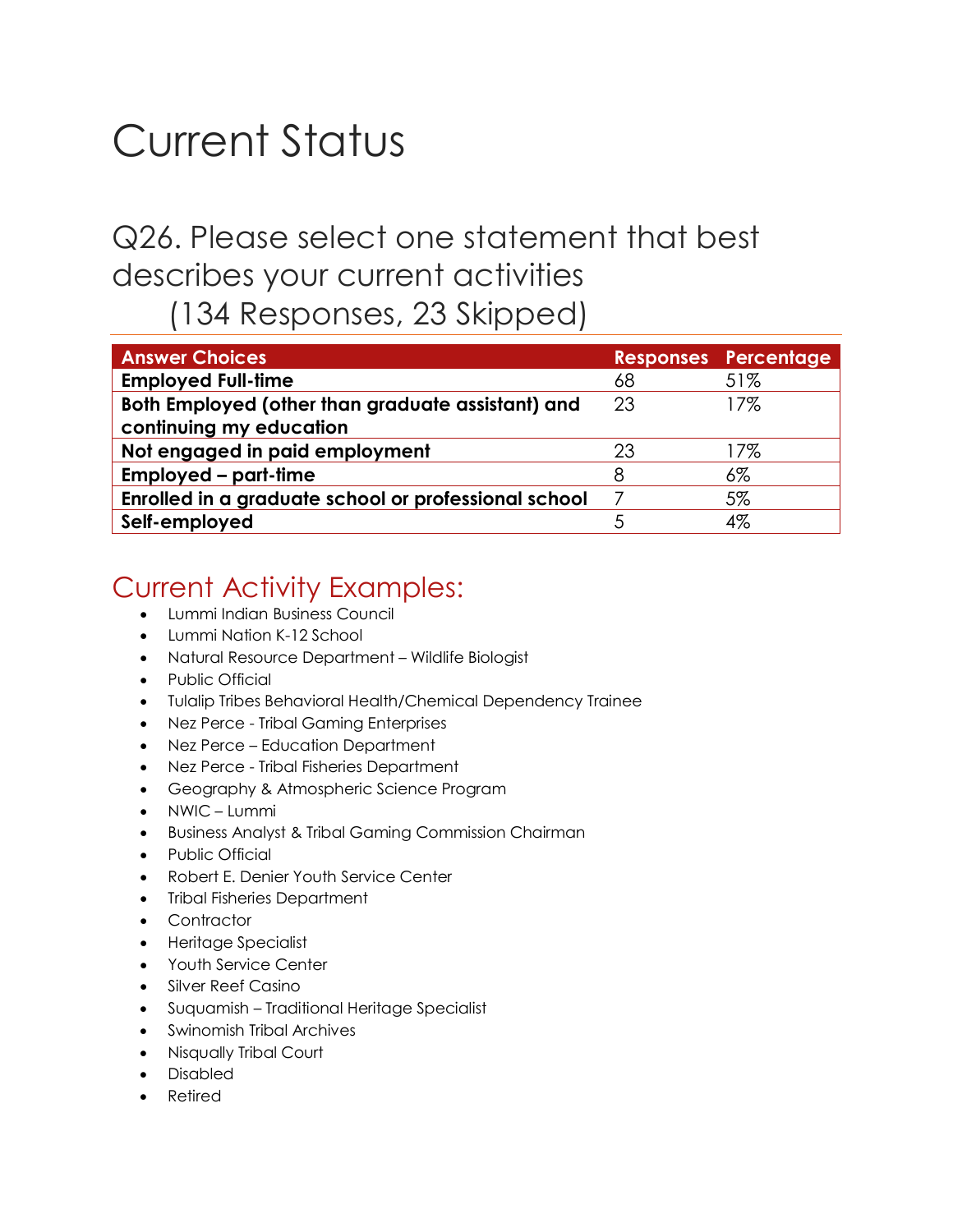## Q27. Aspects of first paying job after graduation (134 Responses, 23 Skipped)

| <b>Aspects:</b>                                      | <b>Very</b><br>Much | <b>Quite A</b><br><b>Bit</b> | <b>Very</b><br><b>Little</b> | <b>Not At</b><br>All | <b>Not</b><br><b>Applicable</b> |
|------------------------------------------------------|---------------------|------------------------------|------------------------------|----------------------|---------------------------------|
| Was related to<br>my desired<br>career path          | 33%                 | 30%                          | 10%                          | 10%                  | 17%                             |
| Utilized skills of<br>my<br>undergraduate<br>degree  | 29%                 | 35%                          | 13%                          | $4\%$                | 19%                             |
| Allowed me to<br>continue to<br>grow and<br>learn    | 43%                 | 34%                          | $6\%$                        | $5\%$                | 12%                             |
| Paid enough<br>to support my<br>desired<br>lifestyle | 21%                 | 40%                          | 16%                          | $7\%$                | 16%                             |
| <b>Paid health</b><br>insurance<br><b>benefits</b>   | 34%                 | 28%                          | 5%                           | 14%                  | 19%                             |
| Overall, was a<br>satisfying job                     | 40%                 | 35%                          | 5%                           | 5%                   | 15%                             |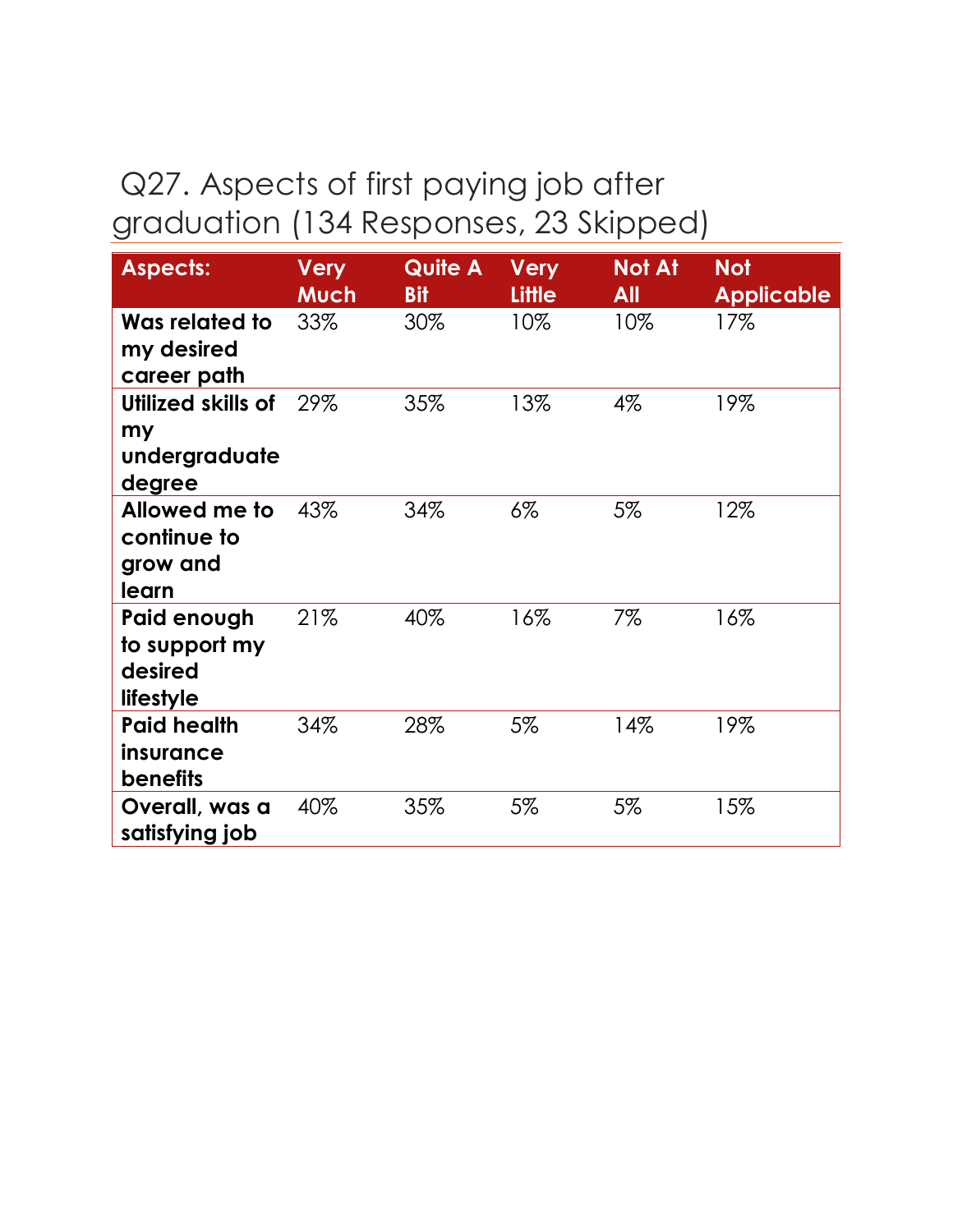## Alumni Commentary: Aspects of Employment After Graduation: Takeaways:

#### **Was related to my desired career path:**

- Graduates had many interesting stories about their experiences postgraduation. Students of the TGBM program were able to find employment that pertained to Tribal Governance and Sovereignty. One student worked while attending NWIC and the coursework enhanced their abilities to conduct research. Some students graduated with a Bachelor of Science Degree and ended up teaching within the Native Studies Leadership program.
- Examples of other employment include construction, logging, finance, teaching, programming/coding.
- Other students worked several jobs in their lifetime, but they referenced NWIC as the instrument that helped them find their purpose.

#### **Utilized skills of my undergraduate degree:**

• Graduates learned how to network with various people in industry and were able handle many other tasks aside from their basic job descriptions. Critical thinking was a skill that was attained and helped graduates be more effective within their communities.

#### **Allowed me to continue to grow and learn:**

• Graduates acknowledge the fact that the education they attained has indeed helped them grow and continue to pursue their aspirations. In doing so they have improved their own life and those of their families. By being an example they are able to teach their children the importance of education and the blessings that follow.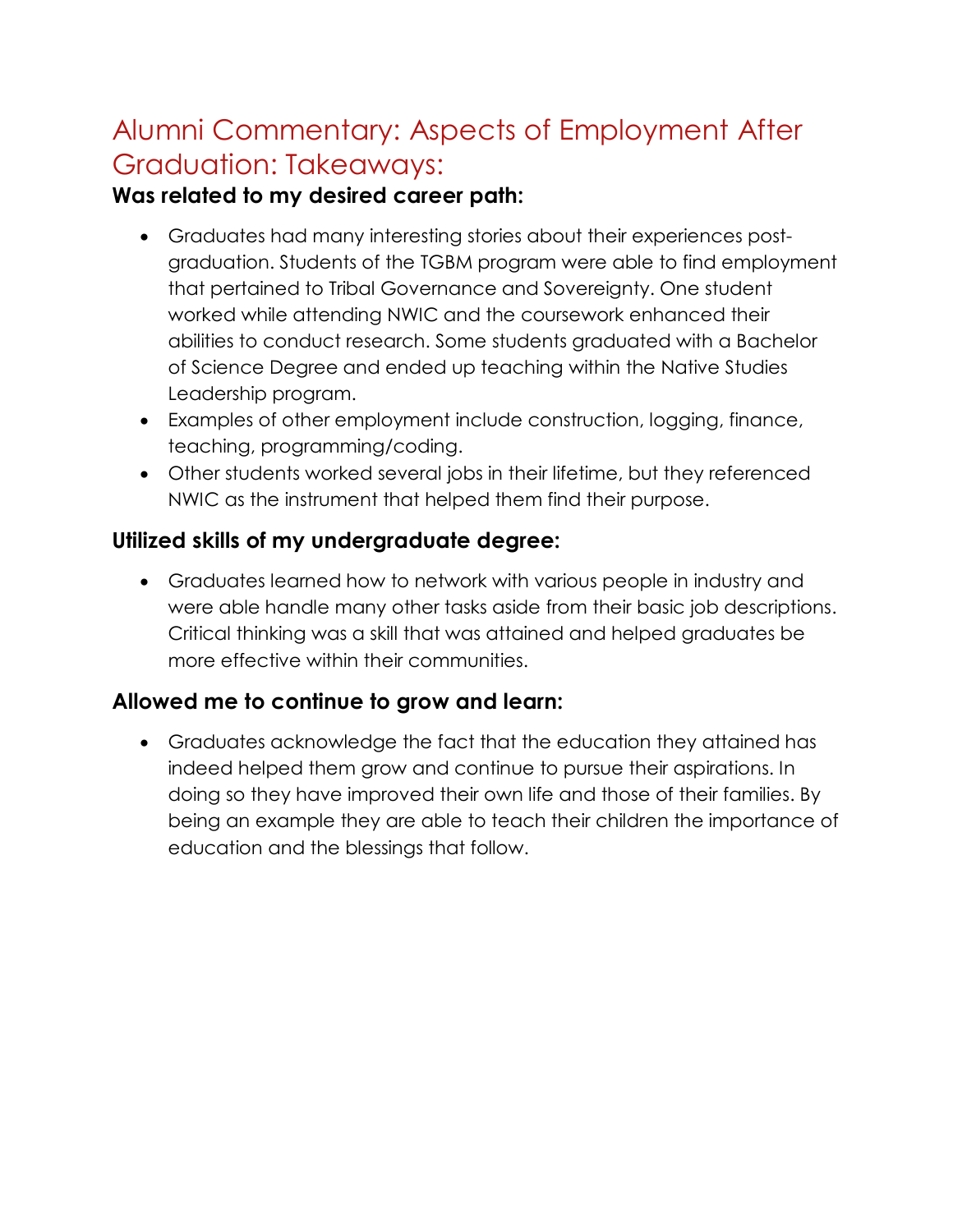#### **Paid enough to support my desired lifestyle:**

• Comments were minimal for this section but graduates are generally content with their current salaries. Some are working part-time and still pursuing their Bachelor degrees. They have mentioned that they are looking forward to the pay raise once they attain them.

#### **Paid health insurance benefits:**

• Graduates were fortunate enough to collect great health insurance for themselves and their families. Some graduates are self-employed and do not receive benefits, but do manage to provide for their families and live happy lives.

#### **Overall, was a satisfying job:**

• Graduates have acknowledged that their employment experiences have been satisfying and the knowledge they learned here has allowed them to grow and advance in their desired field.

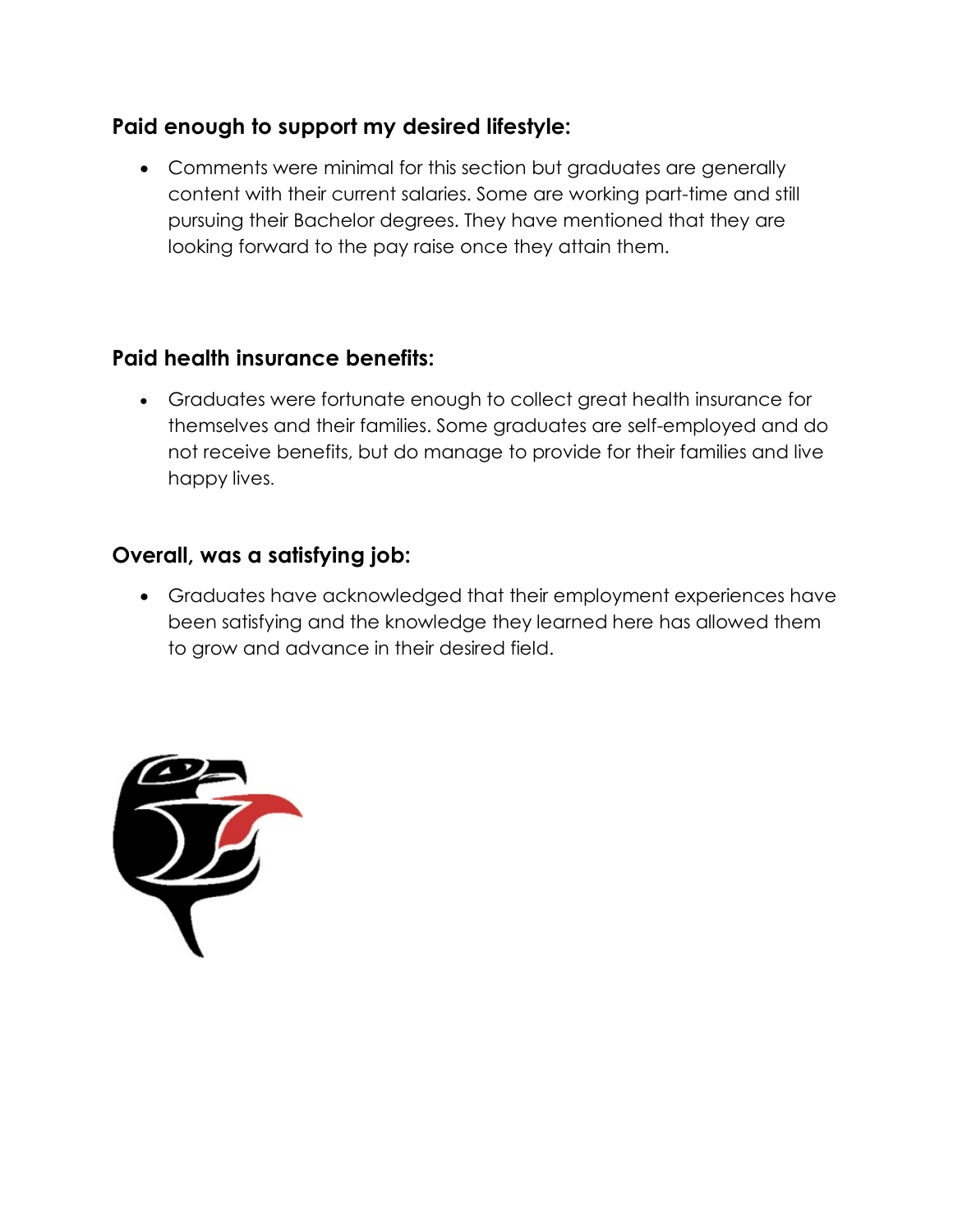# Q28. Is your current occupation within the same area of your degree?

## (134 Answered, 23 Skipped)

| <b>Answer Choices</b> | <b>Responses</b> | Percentage |
|-----------------------|------------------|------------|
| Yes                   | 50               | ነ7%        |
| <b>No</b>             |                  | 36%        |
| Somewhat              |                  | 7%         |

## Examples of similar career paths:

#### Bachelor of Native Environmental Science:

- Environmental Science
- Chemistry

#### Community Advocates & Responsive Education:

- Human Services
- Project Coordinator: Youth Wellness & Prevention

#### Native Studies Leadership:

- Student Services Advisor
- Instructor for Native Studies Leadership

#### Tribal Governance & Business Management:

- Tribal Government
- **Tribal Economic Development**
- Accounting









Sovereignty · Leadership · Legacy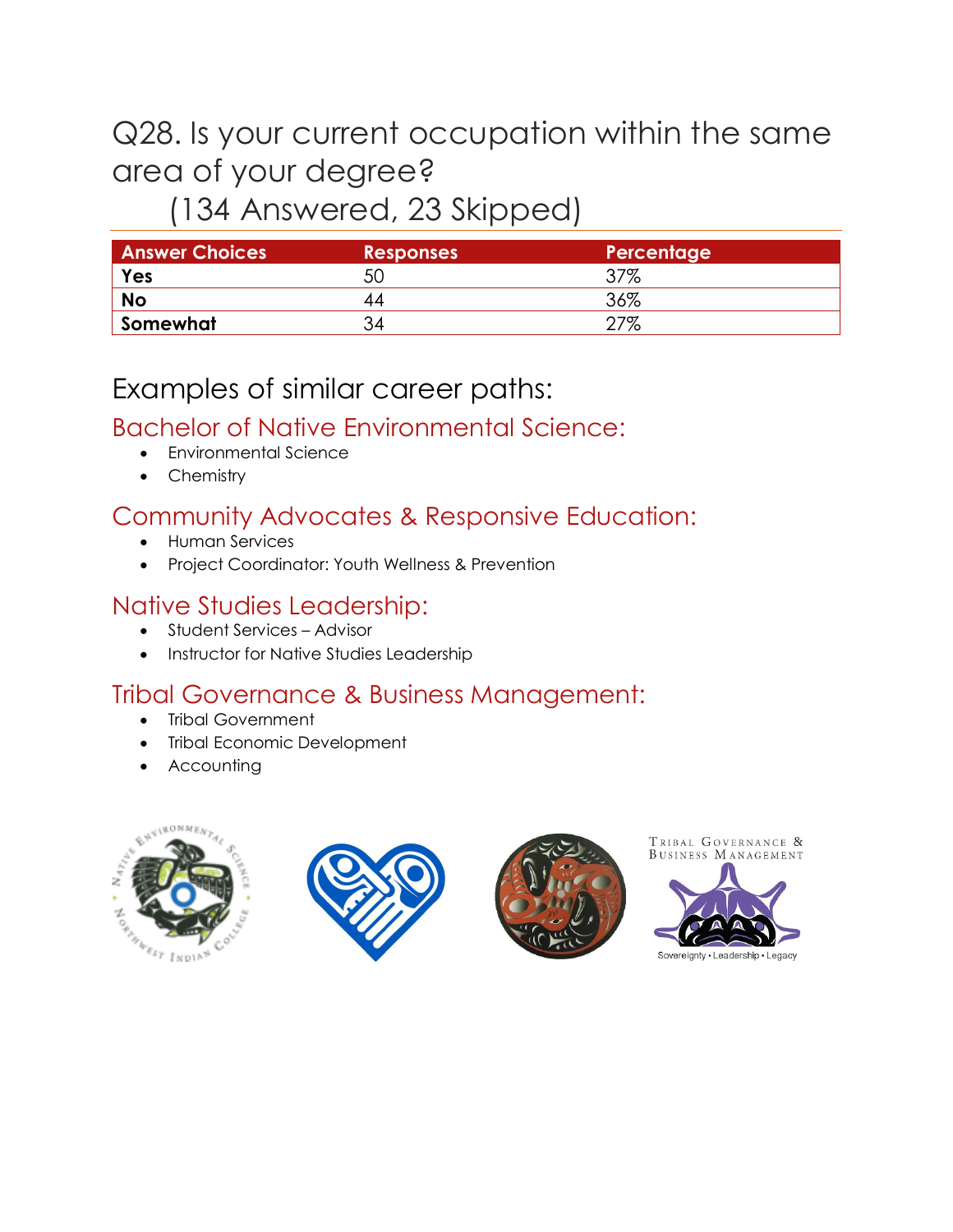## Q29. Does your current occupation utilize the fundamentals of the degree you graduated with? (134 Responses, 23 Skipped)

| <b>Answer Choices</b> | <b>Responses</b> | Percentage |
|-----------------------|------------------|------------|
| Yes                   |                  | 65%        |
| <b>No</b>             |                  | '9%        |
| Not Applicable        |                  | $6\%$      |

## Takeaways:

- Science graduates have specifically mentioned Bio-Statistics, biology, and chemistry as being significant areas of study that contributed to their academic growth.
- Graduates of the TGBM program acknowledge analytical and research development as essential areas of study in their careers in tribal government.
- Graduates of the NSL program credit the study of tribal history and its association of treaties and government as highlights in their experiences. One NSL graduate wants to use the knowledge obtained to pursue a career in the judicial field.

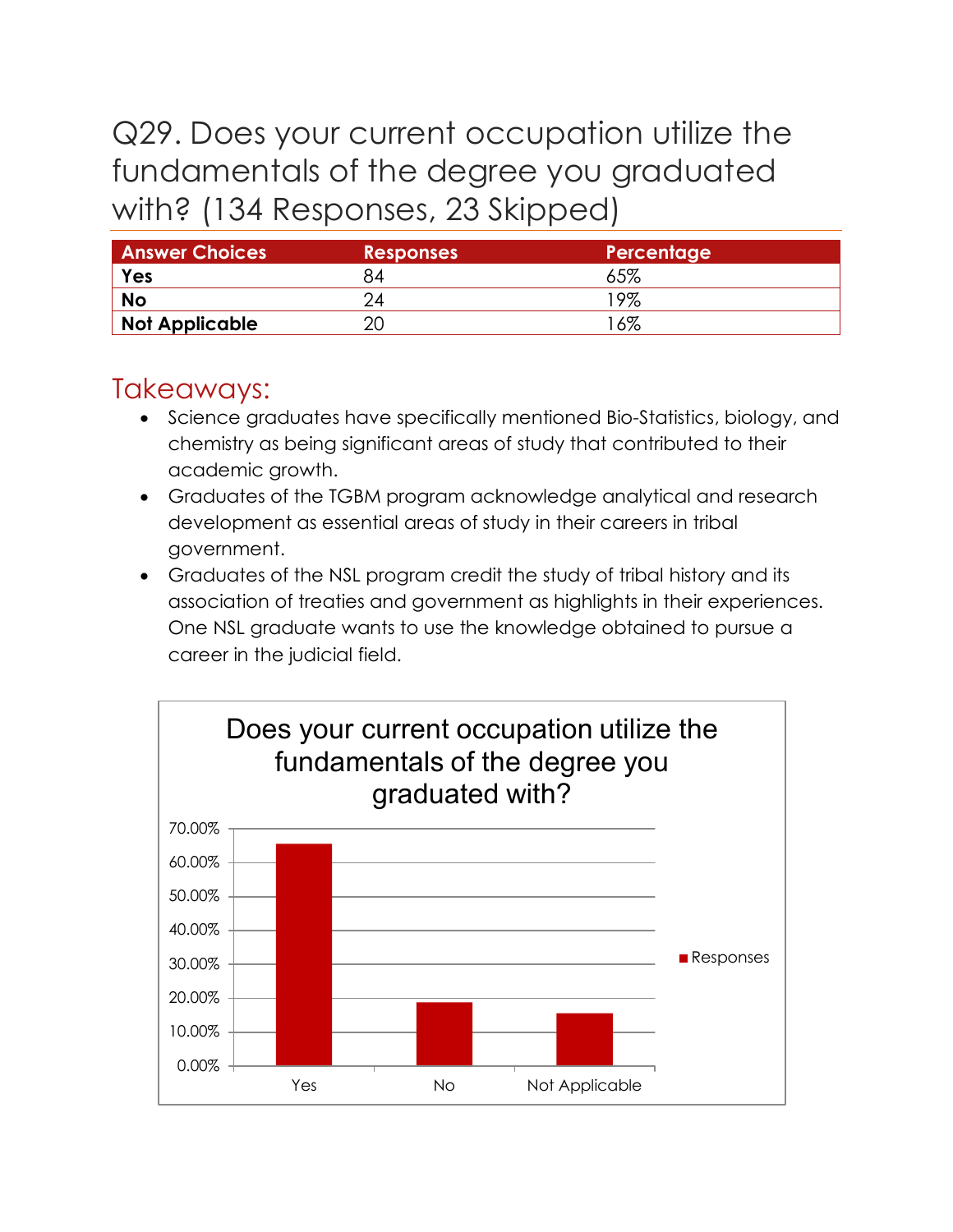## Q30. Indicate your satisfaction with the following aspects of your current position (134 Responses, 23 Skipped)

| <b>Answer Choices</b>                     | <b>Very</b><br><b>Satisfied</b> | <b>Satisfied</b> | <b>Dissatisfied</b> | <b>Very</b><br><b>Dissatisfied</b> | <b>Not</b><br><b>Applicable</b> |
|-------------------------------------------|---------------------------------|------------------|---------------------|------------------------------------|---------------------------------|
| <b>Salary/Benefits</b>                    | 19%                             | 48%              | 10%                 | 7%                                 | 16%                             |
| Location                                  | 49%                             | 32%              | 2%                  | $1\%$                              | 16%                             |
| Opportunity to use<br>your qualifications | 31%                             | 41%              | 8%                  | $4\%$                              | 16%                             |
| Opportunity to<br>advance                 | 24%                             | 40%              | 10%                 | $6\%$                              | 20%                             |
| <b>Prestige/Recognition</b>               | 22%                             | 44%              | 10%                 | 5%                                 | 19%                             |
| Interest/Challenge<br>of work             | 32%                             | 41%              | 8%                  | 4%                                 | 15%                             |
| <b>Working conditions</b>                 | 31%                             | 46%              | $6\%$               | $4\%$                              | 13%                             |
| <b>Opportunity to learn</b>               | 37%                             | 39%              | 5%                  | 5%                                 | 14%                             |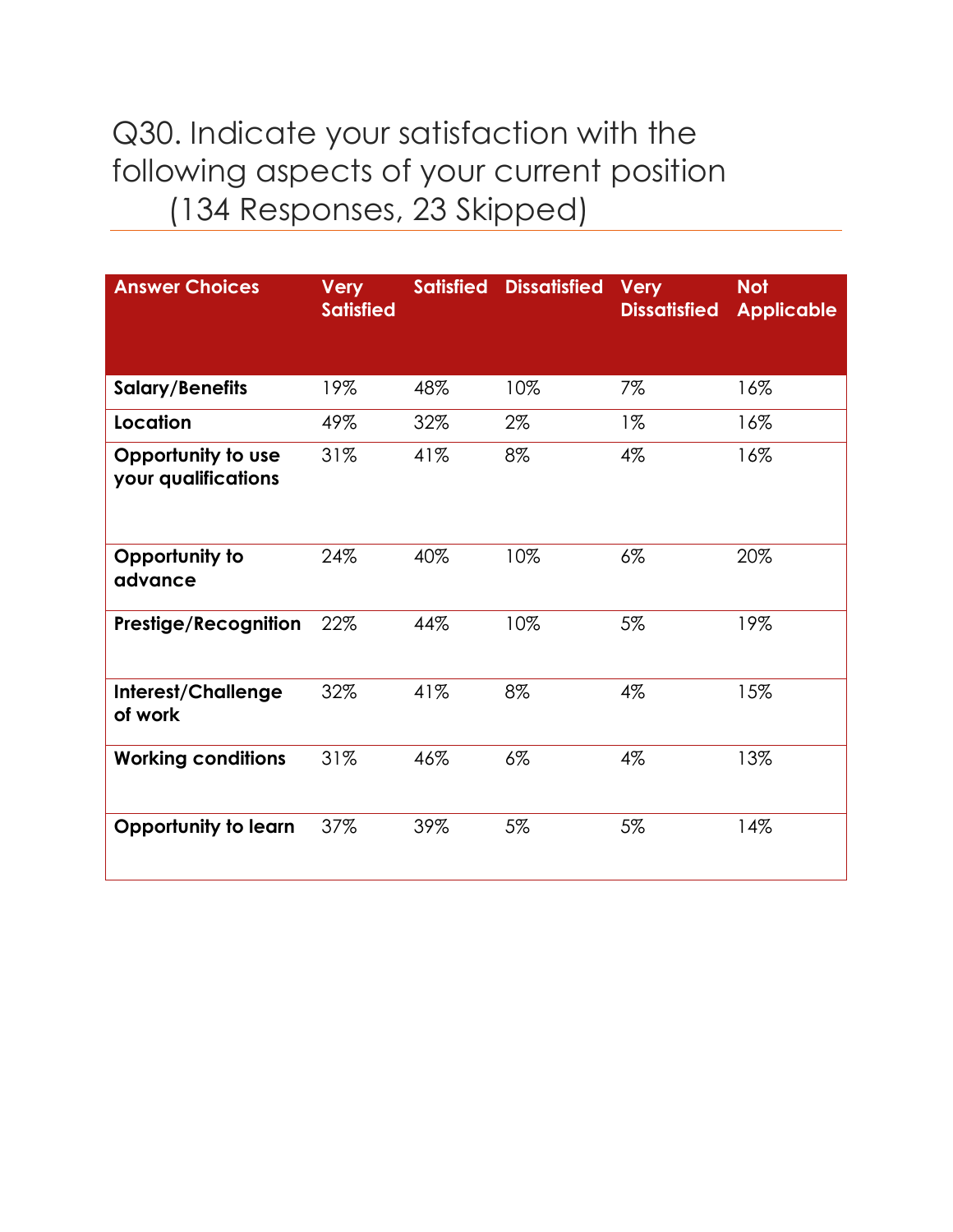# Job Satisfaction: Takeaways:

#### **Salary/Benefits:**

- Most graduates have been fortunate enough to earn promotions and salary increases since earning their degree. Others are content with how much they are making.
- Many commented how their employers cover their benefits of medical, dental, vision, and some receive a benefits plan for their families.
- One graduate stated that they left a lucrative career path to finish school and begin a career which was much more fulfilling.

#### **Location:**

• Many graduates went back to their tribes and hometowns and found employment. For the most part their commutes were short and very close to their communities. Typical commutes were between 20-30 minutes.

#### **Opportunity to use your qualifications:**

- Graduates said they utilize their qualifications with every opportunity that they can. Some have mentioned that they are particularly proud of their skills within tribal sovereignty and law and are excited to use them for the benefit of their community.
- Others are still realizing their potential.

#### **Opportunity to advance:**

- Alumni went on to become supervisors in various fields and one graduate went on to manage a wildlife program. There were Alums who feel that they were treated differently here because they were non-tribal and did not get the same opportunity as others.
- They were those that appreciated the opportunity to take prerequisites to prepare for grad school in their desired field, but wish they could have earned that graduate degree here at NWIC.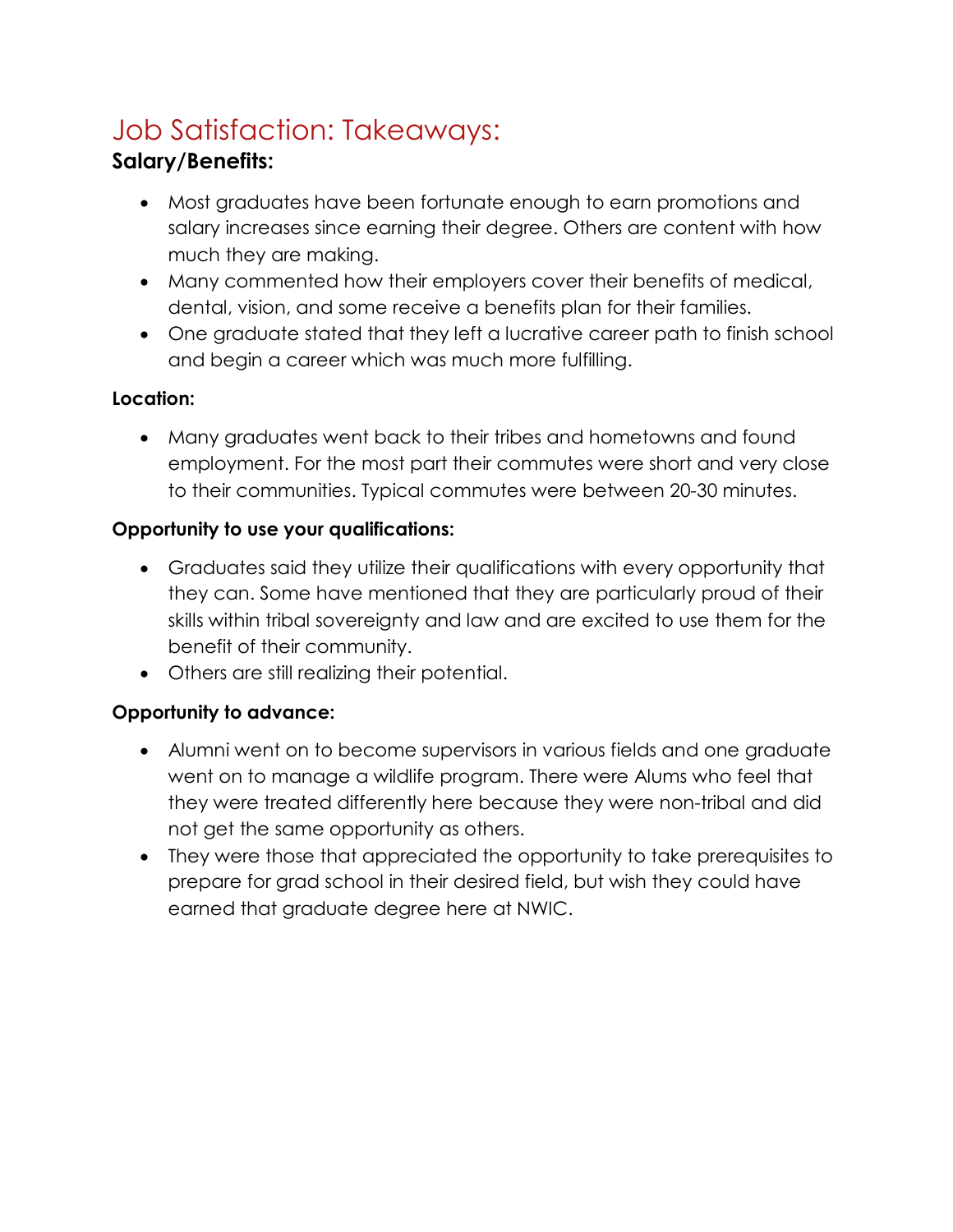#### **Prestige/Recognition:**

- There are graduates who verified that they have indeed been praised for personal and professional growth. Some are humble and do not require much recognition and are just glad to be making an honest living.
- Others are still looking for employment and will feel sufficiently complimented when that occurs.

#### **Interest/Challenge of work:**

• A majority of graduates have stated that they are very happy and with their jobs and the work continues to be challenging and engaging. Some have admitted to being pressured by the rigor of their responsibilities, but it always remains interesting and there is always a variety of tasks to accomplish.

#### **Working conditions:**

- Graduates have commented on the buildings they work in and they are in good condition for the most part and they enjoy their co-workers.
- One Alum works in an excellent new building but says workers could be treated a little better by the organization.

#### **Opportunity to learn:**

• Graduates have stated that they learn something new every day and are encouraged to so by their family and peers. Others have said they have very supportive supervisors who encourage them to broaden their skills and qualifications.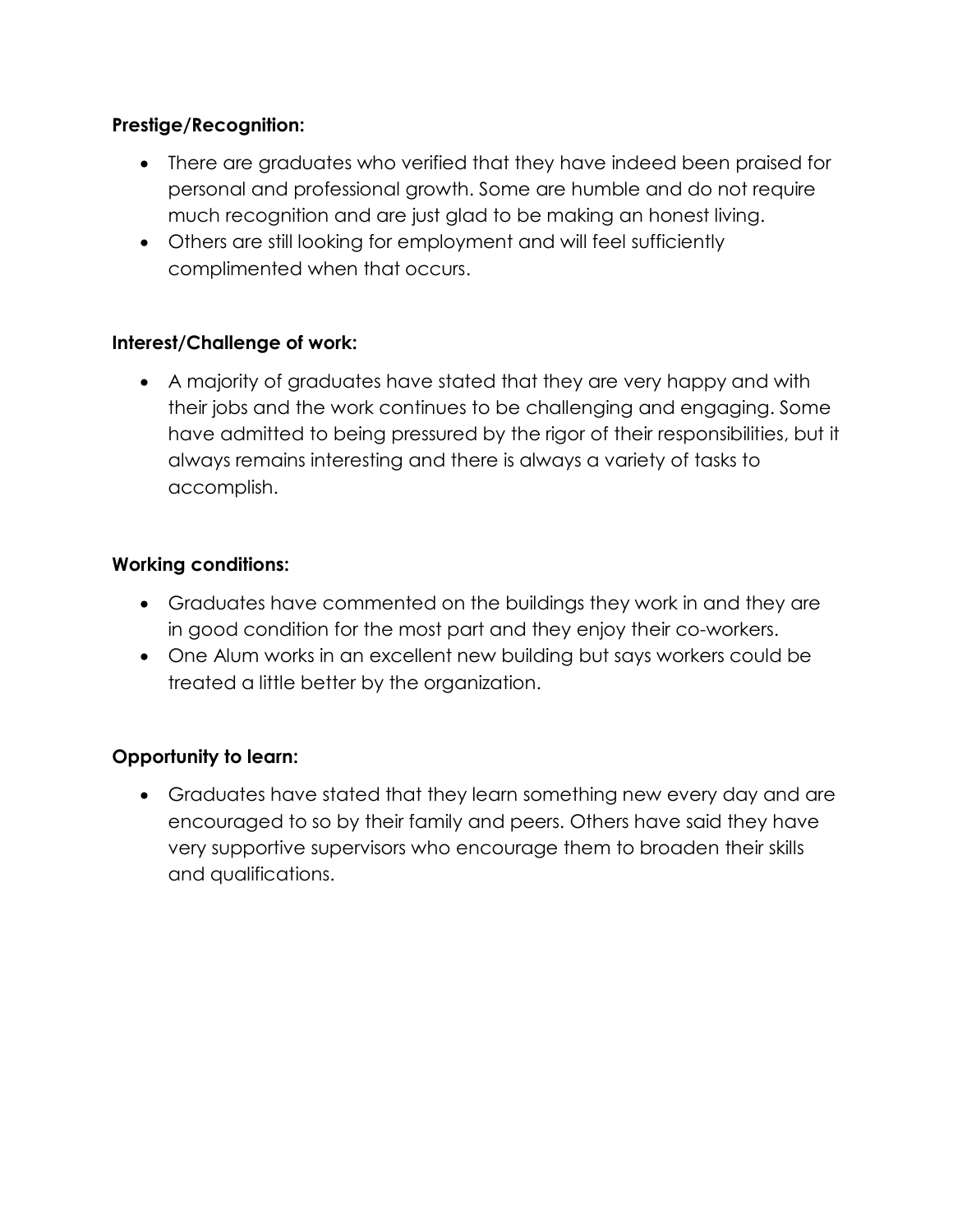# Q31. Gross Annual Income Earned (134 Responses, 23 Skipped)

| <b>Answer Choices</b>     | Percentage |
|---------------------------|------------|
| <b>No earned income</b>   | 7%         |
| <b>Less than \$20,000</b> | 10%        |
| \$21,000-\$59,000         | 55%        |
| \$60,000-\$99,000         | 10%        |
| \$100,000 or more         | 1%         |
| I prefer not to           | 17%        |
| respond                   |            |

## Commentary Takeaway:

• Some graduates are fishermen so their income is based on an annual catch. There are those who have mentioned that their income is a total of their own and their spouses'. Others are retired from the workforce.